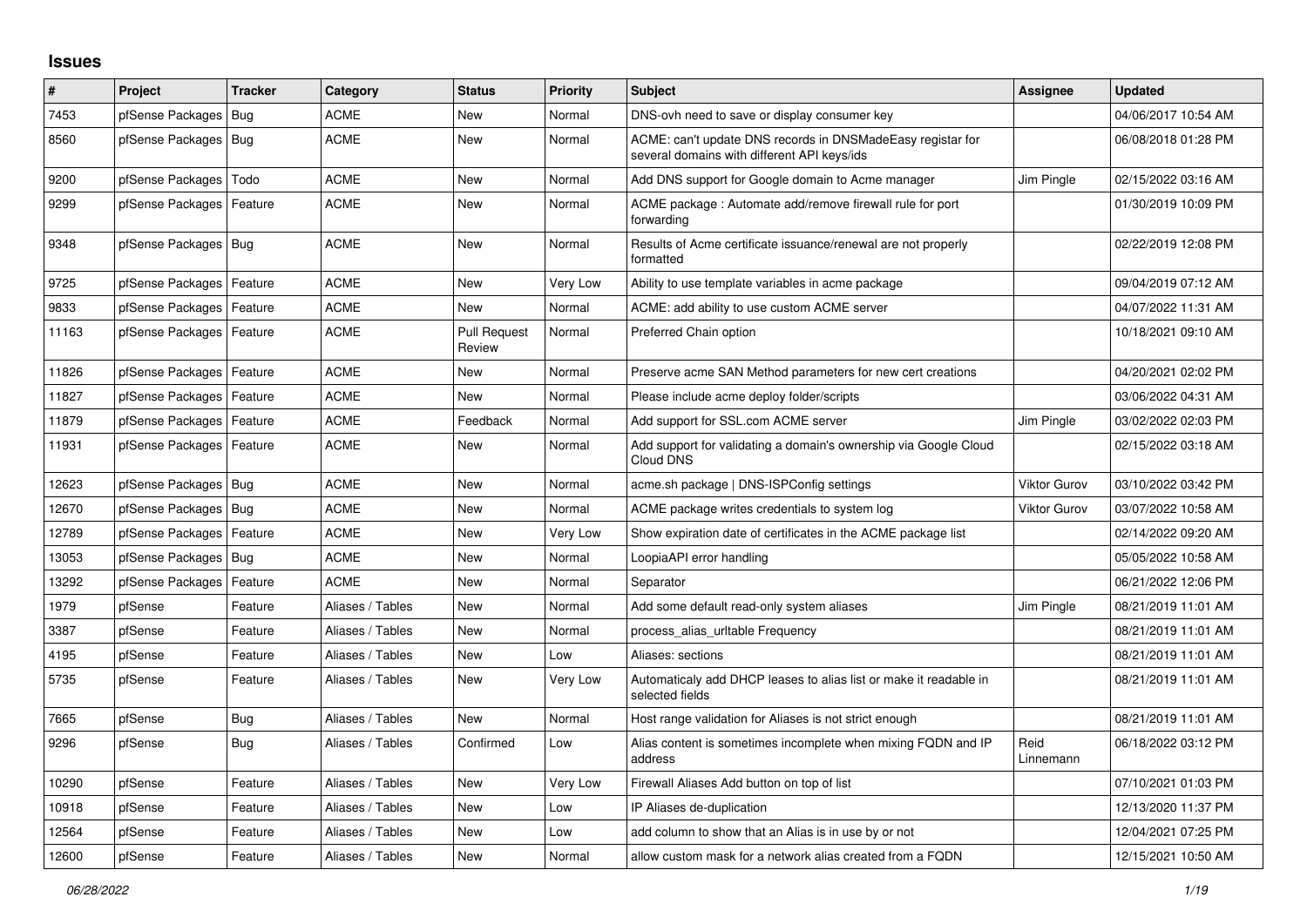| #     | <b>Project</b>             | <b>Tracker</b> | Category         | <b>Status</b>                 | Priority | <b>Subject</b>                                                                                                | <b>Assignee</b>     | <b>Updated</b>      |
|-------|----------------------------|----------------|------------------|-------------------------------|----------|---------------------------------------------------------------------------------------------------------------|---------------------|---------------------|
| 12708 | pfSense                    | Bug            | Aliases / Tables | <b>New</b>                    | Normal   | alias with non resolving DNS entry breaks underlying pf table                                                 |                     | 02/20/2022 06:13 PM |
| 13068 | pfSense                    | <b>Bug</b>     | Aliases / Tables | <b>New</b>                    | Normal   | Error loading rules when URL Table IPs content is empty                                                       |                     | 04/17/2022 09:07 PM |
| 13245 | pfSense                    | Feature        | Aliases / Tables | <b>Pull Request</b><br>Review | Normal   | Type column on Alias lists                                                                                    | Jim Pingle          | 06/06/2022 07:09 AM |
| 13282 | pfSense Plus               | Bug            | Aliases / Tables | New                           | Normal   | FQDN Aliases Break if an Invalid Domain is Present in the Chain                                               | Reid<br>Linnemann   | 06/18/2022 03:12 PM |
| 10845 | pfSense Packages           | <b>Bug</b>     | apcupsd          | <b>New</b>                    | Normal   | apcupsd doesn't stop when not enabled                                                                         |                     | 08/24/2020 10:16 AM |
| 11375 | pfSense Packages           | Bug            | apcupsd          | New                           | Normal   | UPS Type <blank> for USB APC</blank>                                                                          |                     | 02/26/2021 11:10 AM |
| 11898 | pfSense Packages   Bug     |                | apcupsd          | New                           | Normal   | PHP error from apcupsd dashboard widget                                                                       |                     | 05/07/2021 09:12 AM |
| 8454  | pfSense Packages           | Bug            | arpwatch         | New                           | Very Low | Arpwatch package break email notifications from other sources                                                 |                     | 06/23/2022 07:49 PM |
| 12101 | pfSense Packages           | Bug            | arpwatch         | Assigned                      | Normal   | ArpWatch Suppression Mac for "flip-flop" not suppressing                                                      | <b>Viktor Gurov</b> | 10/09/2021 07:19 PM |
| 12812 | pfSense Packages   Feature |                | arpwatch         | New                           | Normal   | Would it be helpful if the FreeBSD net-mgmt/arpwatch port had an<br>option to use mail/dma for mail delivery? |                     | 02/16/2022 06:09 PM |
| 4098  | pfSense                    | Feature        | Authentication   | New                           | Normal   | Add option to force a password change on login                                                                |                     | 08/21/2019 10:31 AM |
| 4242  | pfSense                    | Feature        | Authentication   | New                           | Normal   | Two Factor or OTP Authentication for Admin Interface                                                          |                     | 01/04/2022 12:07 PM |
| 5652  | pfSense                    | Bug            | Authentication   | <b>New</b>                    | Normal   | Radius IETF Class Group Assignment - Incorrect Standard                                                       |                     | 08/13/2019 01:39 PM |
| 5825  | pfSense                    | Feature        | Authentication   | <b>New</b>                    | Normal   | Allow EAP-RADIUS for authentication servers                                                                   |                     | 08/21/2019 10:32 AM |
| 6742  | pfSense                    | Feature        | Authentication   | <b>New</b>                    | Normal   | OAuth2 authentication for OpenVPN (and for FreeRadius)                                                        | Jim Thompson        | 10/19/2020 09:19 AM |
| 8087  | pfSense                    | Bug            | Authentication   | <b>New</b>                    | Normal   | Provide Calling-Station-ID to RADIUS backed VPN connections                                                   |                     | 06/06/2020 05:36 AM |
| 8694  | pfSense                    | Feature        | Authentication   | <b>New</b>                    | Very Low | Client CA Auth for PFSense WebGui                                                                             |                     | 08/21/2019 09:25 AM |
| 8775  | pfSense                    | Feature        | Authentication   | <b>New</b>                    | Very Low | Use SRV record for LDAP Authentication                                                                        |                     | 05/06/2020 07:49 AM |
| 9165  | pfSense                    | Feature        | Authentication   | <b>New</b>                    | Normal   | only IPs can be added to sshguard whitelist                                                                   |                     | 04/21/2022 12:39 PM |
| 9222  | pfSense                    | Feature        | Authentication   | <b>New</b>                    | Normal   | Add sshguard log when release an IP                                                                           |                     | 08/14/2019 01:00 PM |
| 9288  | pfSense                    | Feature        | Authentication   | <b>New</b>                    | Normal   | SSHGuard add pfSense signature in standard                                                                    |                     | 08/14/2019 01:19 PM |
| 9937  | pfSense                    | Feature        | Authentication   | New                           | Normal   | OpenVPN Login User Privilege                                                                                  |                     | 11/29/2019 08:46 AM |
| 10352 | pfSense                    | <b>Bug</b>     | Authentication   | <b>New</b>                    | Very Low | RADIUS authentication fails with MSCHAPv1 or MSCHAPv2 when<br>passwords contain international characters      |                     | 06/20/2022 04:04 PM |
| 10765 | pfSense                    | <b>Bug</b>     | Authentication   | <b>New</b>                    | Normal   | Ampersands in Idap_extended_query are escaped twice                                                           |                     | 09/02/2020 07:55 AM |
| 10843 | pfSense                    | Feature        | Authentication   | <b>New</b>                    | Normal   | Allow user manager settings to specify multiple authentication<br>servers                                     |                     | 01/13/2022 07:22 AM |
| 11626 | pfSense Plus               | <b>Bug</b>     | Authentication   | <b>New</b>                    | Normal   | Google LDAP connection failed due to lack of SNI for TLS 1.3                                                  | Luiz Souza          | 06/27/2022 07:23 AM |
| 11920 | pfSense Plus               | Feature        | Authentication   | <b>New</b>                    | Normal   | SAML Authentication for pfSense (VPN and webConfigurator)                                                     |                     | 05/14/2021 12:56 AM |
| 12091 | pfSense                    | Feature        | Authentication   | <b>New</b>                    | Normal   | RFE: Add support for sssd authentication                                                                      |                     | 12/10/2021 04:55 PM |
| 12095 | pfSense                    | <b>Bug</b>     | Authentication   | <b>New</b>                    | Normal   | Memory leak in pcscd                                                                                          |                     | 06/01/2022 01:01 PM |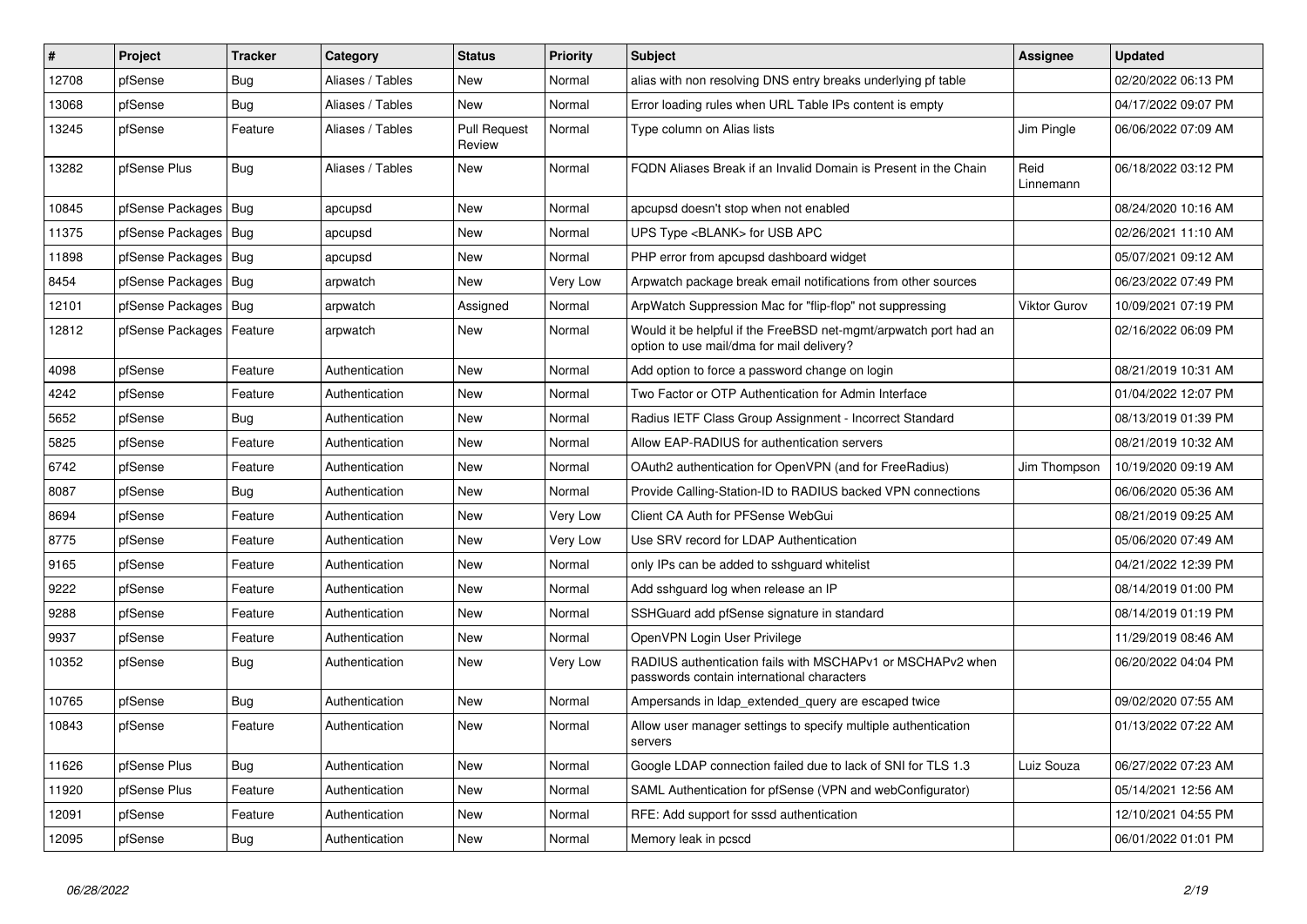| ∦     | Project                | Tracker    | Category         | <b>Status</b>                 | <b>Priority</b> | Subject                                                                                                                             | <b>Assignee</b>       | <b>Updated</b>      |
|-------|------------------------|------------|------------------|-------------------------------|-----------------|-------------------------------------------------------------------------------------------------------------------------------------|-----------------------|---------------------|
| 12225 | pfSense                | <b>Bug</b> | Authentication   | <b>Pull Request</b><br>Review | Normal          | Group membership field is not needed for remote groups                                                                              | <b>Viktor Gurov</b>   | 05/17/2022 02:21 PM |
| 12283 | pfSense                | Bug        | Authentication   | New                           | Normal          | LDAP/RADIUS authentication servers configuration does not allow<br>source IP address to be specified                                |                       | 08/20/2021 01:15 AM |
| 12458 | pfSense                | Feature    | Authentication   | <b>New</b>                    | Normal          | Use "unixHomeDirectory" instead of "homeDirectory" when LDAP<br>authentication server is Active Directory                           |                       | 10/15/2021 08:18 AM |
| 12519 | pfSense                | Bug        | Authentication   | New                           | Normal          | Fail authentication using special character in password via the LDAP<br>connector                                                   |                       | 11/12/2021 07:39 AM |
| 12546 | pfSense Plus           | Feature    | Authentication   | New                           | Normal          | Add 2FA Support to pfSense Plus Local Database Authentication                                                                       |                       | 06/25/2022 05:30 PM |
| 12715 | pfSense                | <b>Bug</b> | Authentication   | New                           | Normal          | Long system startup time when LDAP is configured and unavailable<br>during startup.                                                 | Christian<br>McDonald | 01/24/2022 05:50 AM |
| 12726 | pfSense                | Bug        | Authentication   | <b>New</b>                    | Normal          | LDAP select container button auto populate                                                                                          |                       | 01/25/2022 01:48 PM |
| 12863 | pfSense                | Feature    | Authentication   | <b>New</b>                    | Very Low        | dynamically tune sha512crypt rounds                                                                                                 | Jim Pingle            | 03/19/2022 12:53 PM |
| 13093 | pfSense                | Bug        | Authentication   | In Progress                   | Normal          | LDAP authentication fails with extended query and RFC2307 group<br>lookups enabled                                                  | Chris Linstruth       | 05/31/2022 07:20 AM |
| 13260 | pfSense                | Feature    | Authentication   | <b>New</b>                    | Normal          | Add support for OpenVPN static-challenge                                                                                            |                       | 06/09/2022 02:04 PM |
| 11266 | pfSense Packages       | Feature    | AutoConfigBackup | New                           | Very Low        | Give an option to list restore point in "reverse" order/latest at the top.                                                          |                       | 01/19/2021 06:58 PM |
| 12329 | pfSense Packages       | Feature    | Avahi            | <b>New</b>                    | Normal          | Add optional floating firewall rules for IPv4 and IPv6                                                                              |                       | 02/09/2022 04:43 PM |
| 12767 | pfSense Packages   Bug |            | Avahi            | New                           | Normal          | Package radavahi-daemon does does not exist in current pfSense<br>version and it has been removed``` message on pfSense 2.7 restore |                       | 02/07/2022 11:28 AM |
| 9495  | pfSense Packages   Bug |            | AWS VPC          | New                           | Normal          | AWS VPC VPN wizard produces incorrect config (SHA256 should<br>be SHA1)                                                             |                       | 08/19/2019 02:45 PM |
| 9497  | pfSense Packages   Bug |            | AWS VPC          | New                           | Normal          | AWS VPN Wizard: WebGUI times out.                                                                                                   |                       | 11/13/2019 10:07 AM |
| 13039 | pfSense Packages       | Feature    | AWS VPC          | <b>New</b>                    | Normal          | Handle transit gateway VPNs in the AWS VPN wizard                                                                                   |                       | 04/11/2022 07:31 AM |
| 10900 | pfSense Packages   Bug |            | Backup           | Feedback                      | Normal          | /packages/backup/backup.php?a=download&t=backup HTTP 504,<br>or Sends PHP Error Message as ASCII/Text file Named<br>pfsense.bak.tgz |                       | 04/05/2022 01:51 AM |
| 11098 | pfSense Packages   Bug |            | Backup           | Feedback                      | Normal          | Backup Files and Directories plugin crashes firewall if /root specified<br>as backup location                                       | Viktor Gurov          | 12/23/2021 10:45 AM |
| 286   | pfSense                | Feature    | Backup / Restore | New                           | Normal          | Backup/restore users individually                                                                                                   |                       | 01/09/2021 03:48 PM |
| 1367  | pfSense                | Feature    | Backup / Restore | <b>New</b>                    | Normal          | Input validation on partial config restores                                                                                         |                       | 03/21/2011 01:16 AM |
| 1738  | pfSense                | Bug        | Backup / Restore | New                           | Very Low        | Restore fails when username in backup is not matching                                                                               |                       | 12/11/2021 07:51 PM |
| 3696  | pfSense                | Feature    | Backup / Restore | New                           | Normal          | Multiple items backup/restore                                                                                                       |                       | 06/06/2014 02:33 PM |
| 3697  | pfSense                | Feature    | Backup / Restore | New                           | Normal          | New backup/restore area: Certificates                                                                                               |                       | 03/11/2017 11:30 AM |
| 4681  | pfSense                | Feature    | Backup / Restore | New                           | Normal          | AutoConfigBackup make a way to easily download a saved backup                                                                       |                       | 08/16/2019 12:46 PM |
| 6608  | pfSense                | Feature    | Backup / Restore | New                           | Low             | backup and restore dhcp                                                                                                             |                       | 07/13/2016 04:09 PM |
| 7688  | pfSense                | Feature    | Backup / Restore | New                           | Low             | AutoConfigBackup - Info Icon - username only                                                                                        |                       | 10/22/2017 10:46 AM |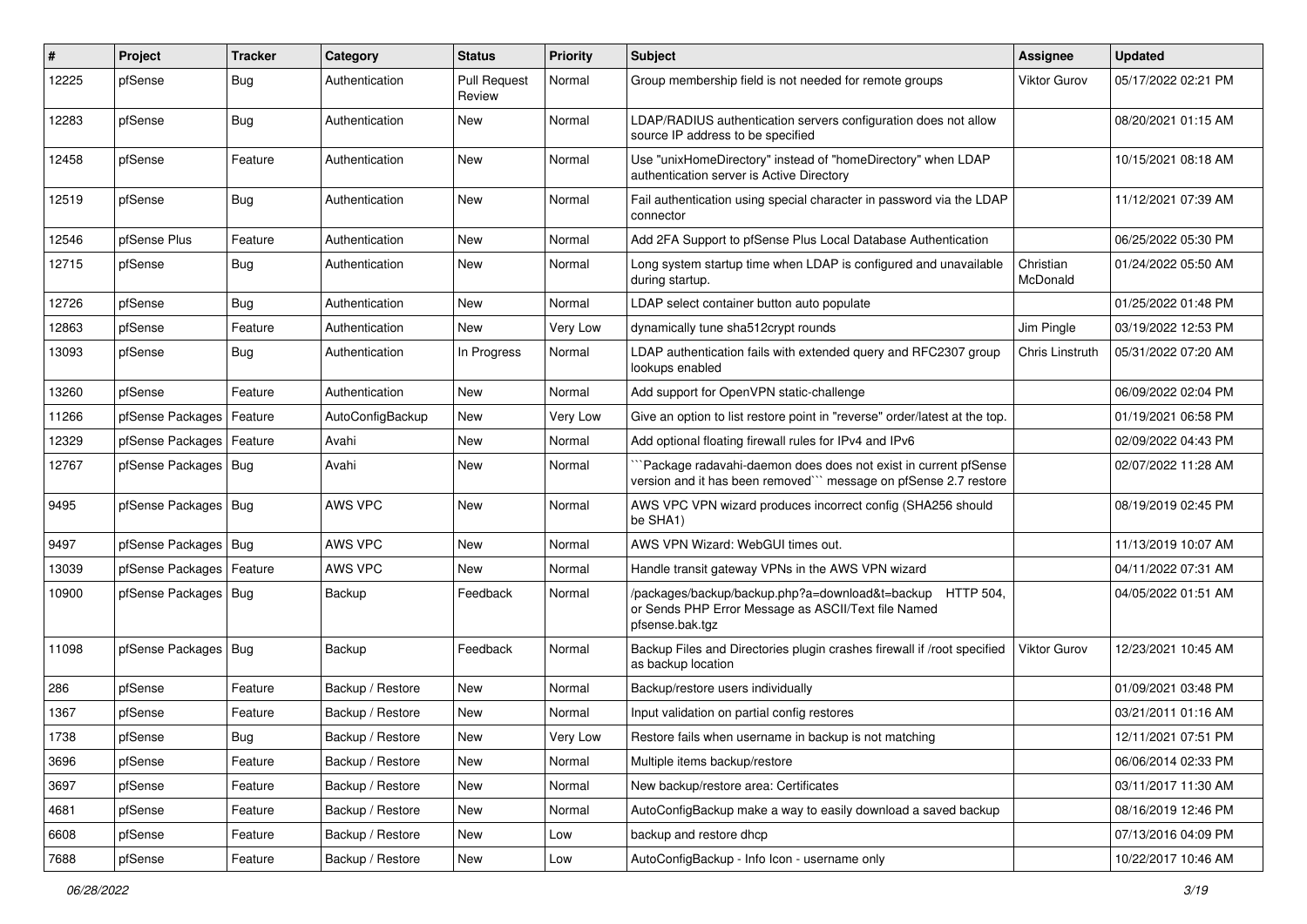| $\vert$ # | Project                       | <b>Tracker</b> | Category         | <b>Status</b> | <b>Priority</b> | Subject                                                                                                  | Assignee              | <b>Updated</b>      |
|-----------|-------------------------------|----------------|------------------|---------------|-----------------|----------------------------------------------------------------------------------------------------------|-----------------------|---------------------|
| 7757      | pfSense                       | Bug            | Backup / Restore | New           | Normal          | Auto Config Backup fails to upload unless Default Gateway is up                                          |                       | 08/16/2019 12:47 PM |
| 8076      | pfSense                       | Bug            | Backup / Restore | New           | Normal          | User can easily apply an unusable interface configuration after<br>restore                               |                       | 08/14/2019 10:52 AM |
| 9775      | pfSense                       | Feature        | Backup / Restore | <b>New</b>    | Normal          | AutoConfigBackup - Rolling per day/hour cap on changes, retention<br>policy                              |                       | 09/20/2019 09:19 AM |
| 11110     | pfSense                       | Bug            | Backup / Restore | New           | Normal          | Backup file should be checked before restoring a specific area                                           |                       | 12/05/2020 02:50 PM |
| 12249     | pfSense                       | <b>Bug</b>     | Backup / Restore | New           | Normal          | HAProxy causing failed ACB backups                                                                       |                       | 11/15/2021 11:58 PM |
| 12553     | pfSense                       | Feature        | Backup / Restore | <b>New</b>    | Normal          | Auto Config Backup: Allow selecting multiple backups for deletion                                        |                       | 02/22/2022 04:27 AM |
| 12774     | pfSense                       | Bug            | Backup / Restore | New           | Normal          | Picture widget image is not saved in backup                                                              |                       | 04/04/2022 04:48 AM |
| 13205     | pfSense Docs                  | New Content    | Backup / Restore | Feedback      | Normal          | <b>ZFS Boot Environment documentation</b>                                                                | Christian<br>McDonald | 05/31/2022 10:55 AM |
| 13289     | pfSense                       | <b>Bug</b>     | Backup / Restore | New           | Low             | Attempting to restore a 0 byte "config.xml" prints an error that the<br>file cannot be read              |                       | 06/20/2022 10:46 AM |
| 8146      | pfSense Packages              | Feature        | <b>BIND</b>      | New           | Normal          | Zone Domain Records more powerfull for BIND Zones                                                        |                       | 08/13/2019 09:39 AM |
| 8197      | pfSense Packages   Bug        |                | <b>BIND</b>      | New           | Normal          | BIND UI fails to properly update zone with inline DNSSEC signing<br>enabled                              |                       | 02/18/2019 05:23 PM |
| 8199      | pfSense Packages              | Feature        | <b>BIND</b>      | <b>New</b>    | Normal          | Support reordering and/or sort alphabetically across BIND package                                        |                       | 12/12/2017 02:05 AM |
| 9916      | pfSense Packages              | Feature        | <b>BIND</b>      | Feedback      | Normal          | Check allow-transfer in custom option when the zone is slave                                             |                       | 04/21/2022 12:40 PM |
| 10330     | pfSense Packages   Bug        |                | <b>BIND</b>      | Feedback      | Normal          | BIND zone configuration displays wrong DS resource record with<br>inline DNSSEC signing enabled          |                       | 04/21/2022 12:40 PM |
| 10445     | pfSense Packages   Bug        |                | <b>BIND</b>      | Feedback      | Normal          | BIND crashed when added RPZ. rpz is not a master or slave zone.                                          |                       | 04/21/2022 12:40 PM |
| 10693     | pfSense Packages   Bug        |                | <b>BIND</b>      | New           | Normal          | pfSense Bind Zone Editor UI does not update zone serial number<br>when a change is made                  |                       | 09/01/2021 12:51 AM |
| 10760     | pfSense Packages              | Bug            | <b>BIND</b>      | <b>New</b>    | High            | pfSense BIND 9.14.12 server terminates due to assertion failure                                          |                       | 07/11/2020 04:53 PM |
| 11074     | pfSense Packages   Bug        |                | <b>BIND</b>      | New           | Low             | bind Zone Settings Zones, Save button opens "Confirmation"<br>required to save changes"                  |                       | 11/16/2020 11:08 AM |
| 11343     | pfSense Packages              | Bug            | <b>BIND</b>      | Feedback      | Low             | Invalid link to pfSense-pkg-bind changelog                                                               | Viktor Gurov          | 04/05/2022 08:12 AM |
| 11563     | pfSense Packages   Bug        |                | <b>BIND</b>      | New           | High            | BIND GUI writes TXT records > 255 characters                                                             |                       | 02/27/2021 07:11 AM |
| 11634     | pfSense Packages              | Regression     | <b>BIND</b>      | <b>New</b>    | Normal          | bind hangs when pfsense is reconnecting as an openvpn client to a<br>TUN openvpn server                  |                       | 03/14/2021 07:23 AM |
| 12869     | pfSense Packages   Bug        |                | <b>BIND</b>      | Feedback      | Normal          | Bind DNS Package AAAA filtering Broken on new ZFS Installs                                               | Viktor Gurov          | 03/09/2022 12:38 PM |
| 13002     | pfSense Packages   Regression |                | <b>BIND</b>      | Feedback      | Normal          | BIND 9.16_13 could not find existing DNSSEC keys at<br>/cf/named/etc/namedb/keys due to directory change | Viktor Gurov          | 03/31/2022 12:14 PM |
| 13114     | pfSense Packages   Bug        |                | <b>BIND</b>      | Feedback      | Normal          | BIND calls rndc in rc stop when named is not running                                                     | <b>Stuart Wyatt</b>   | 05/04/2022 12:41 PM |
| 4472      | pfSense                       | Feature        | Build / Release  | New           | Normal          | Cryptographically sign every (sub-)release                                                               |                       | 08/13/2019 12:53 PM |
| 12782     | pfSense                       | Todo           | Build / Release  | New           | Normal          | Disable compatibility flag                                                                               | <b>Brad Davis</b>     | 05/17/2022 02:33 PM |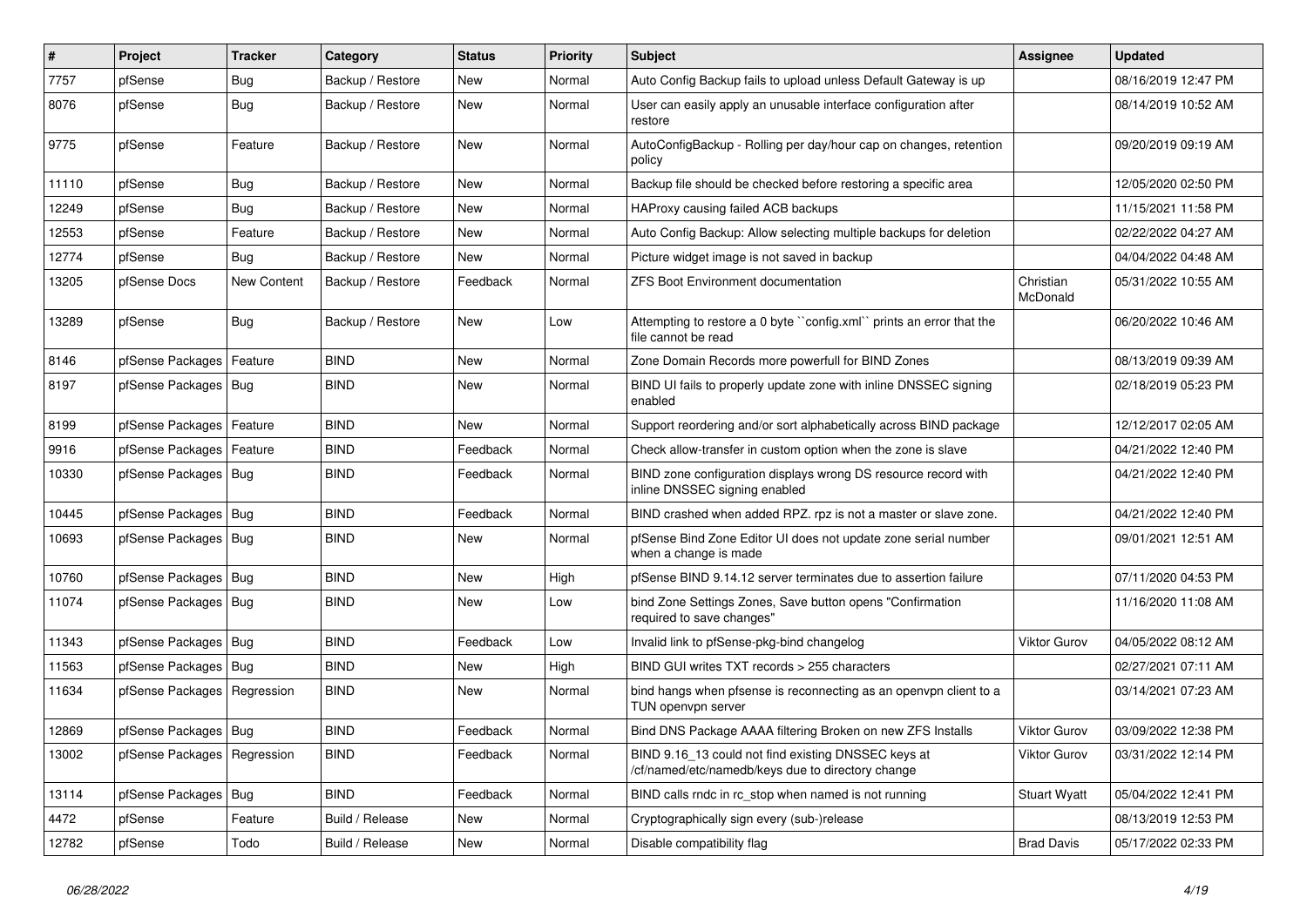| $\vert$ # | Project | <b>Tracker</b> | Category              | <b>Status</b> | Priority | <b>Subject</b>                                                                    | <b>Assignee</b>      | <b>Updated</b>      |
|-----------|---------|----------------|-----------------------|---------------|----------|-----------------------------------------------------------------------------------|----------------------|---------------------|
| 385       | pfSense | Feature        | Captive Portal        | <b>New</b>    | Normal   | Reverse captive portal                                                            |                      | 08/13/2019 12:23 PM |
| 1675      | pfSense | <b>Bug</b>     | <b>Captive Portal</b> | <b>New</b>    | Normal   | Captive portal logout problems with pop-up blockers.                              | <b>Jared Dillard</b> | 03/28/2016 01:37 PM |
| 1831      | pfSense | Feature        | <b>Captive Portal</b> | <b>New</b>    | Normal   | Captive portal IPv6 support                                                       | Reid<br>Linnemann    | 05/25/2022 07:57 AM |
| 1924      | pfSense | Feature        | <b>Captive Portal</b> | <b>New</b>    | Normal   | Ability of CP's allowed IP addresses to use aliases                               |                      | 07/26/2018 04:28 AM |
| 2025      | pfSense | Feature        | Captive Portal        | <b>New</b>    | Normal   | Captive Portal: Easy accessible Logout page instead of Logout<br>pop-up window    |                      | 02/06/2016 04:59 AM |
| 2545      | pfSense | Feature        | <b>Captive Portal</b> | <b>New</b>    | Low      | CaptivePortal: Custom "Re-authenticate every x minutes"                           |                      | 07/08/2012 05:21 PM |
| 2573      | pfSense | Feature        | Captive Portal        | <b>New</b>    | Normal   | Captive Portal support of RADIUS POD (Packet of Disconnect)                       |                      | 10/17/2016 03:14 AM |
| 2963      | pfSense | Feature        | Captive Portal        | New           | Normal   | Captive Portal MAC authentication request                                         |                      | 08/22/2017 09:09 PM |
| 3053      | pfSense | Feature        | <b>Captive Portal</b> | <b>New</b>    | Normal   | Automatically add DHCP static addresses to CP passthru-mac                        |                      | 06/21/2013 11:54 AM |
| 3377      | pfSense | Feature        | Captive Portal        | New           | Normal   | OAuth2 authentication in captive portal                                           | Jim Thompson         | 10/19/2020 09:13 AM |
| 4724      | pfSense | Feature        | Captive Portal        | New           | Low      | Captive Portal Status Add Client Hostname                                         |                      | 05/22/2015 08:38 AM |
| 5658      | pfSense | Bug            | <b>Captive Portal</b> | Confirmed     | Low      | Files with the same name cannot be uploaded to multiple captive<br>portal zones   |                      | 12/18/2015 07:19 PM |
| 6956      | pfSense | Feature        | <b>Captive Portal</b> | New           | Normal   | Allow more control over concurrent logins                                         |                      | 11/23/2016 12:01 PM |
| 7553      | pfSense | Bug            | <b>Captive Portal</b> | Confirmed     | Very Low | Captive portal on a parent interface blocks traffic on VLAN interfaces<br>too     |                      | 08/19/2018 03:15 PM |
| 7971      | pfSense | Feature        | <b>Captive Portal</b> | <b>New</b>    | Normal   | Allow import, export and synchronization of MACs under Captive<br>Portal service  |                      | 10/19/2017 04:56 AM |
| 9627      | pfSense | Feature        | <b>Captive Portal</b> | <b>New</b>    | Normal   | Captive Portal only shows authenticated users                                     |                      | 08/14/2019 02:48 PM |
| 9970      | pfSense | Feature        | <b>Captive Portal</b> | <b>New</b>    | Low      | Captive Portal and SAML2 Integration                                              | Mauro Braggio        | 10/12/2020 07:39 AM |
| 11189     | pfSense | Feature        | Captive Portal        | New           | Normal   | Captive Portal - Tarpit option                                                    |                      | 12/23/2020 06:44 PM |
| 11379     | pfSense | Feature        | <b>Captive Portal</b> | New           | Normal   | <b>Template Roll Printer</b>                                                      |                      | 02/07/2021 05:26 AM |
| 12357     | pfSense | Bug            | Captive Portal        | New           | Normal   | Captive Portal popup Logout button loads full login page in popup<br>when clicked |                      | 10/27/2021 12:10 PM |
| 12467     | pfSense | Bug            | <b>Captive Portal</b> | <b>New</b>    | Normal   | CP error on client disconnect after reboot                                        |                      | 10/17/2021 05:35 AM |
| 12648     | pfSense | Bug            | <b>Captive Portal</b> | <b>New</b>    | Normal   | Undocumented variables 'listenporthttp' and 'listenporthttps'                     |                      | 12/28/2021 10:44 AM |
| 12730     | pfSense | Bug            | Captive Portal        | New           | Normal   | RADIUS accounting does not work if WAN is down                                    |                      | 01/26/2022 05:13 AM |
| 13215     | pfSense | <b>Bug</b>     | Captive Portal        | Assigned      | Normal   | Allowed MAC/IP/Hostname traffic counts for authorized users                       | Reid<br>Linnemann    | 05/31/2022 05:31 PM |
| 13219     | pfSense | Feature        | <b>Captive Portal</b> | <b>New</b>    | Very Low | Enable/Disable single voucher roll                                                |                      | 05/26/2022 08:14 AM |
| 13220     | pfSense | Feature        | <b>Captive Portal</b> | <b>New</b>    | Very Low | Voucher per-roll bandwidth restrictions and traffic quotas                        |                      | 05/26/2022 08:16 AM |
| 13226     | pfSense | Bug            | <b>Captive Portal</b> | Confirmed     | Normal   | Captive Portal doesn't disconnect established OpenVPN link                        | Reid<br>Linnemann    | 05/30/2022 10:38 AM |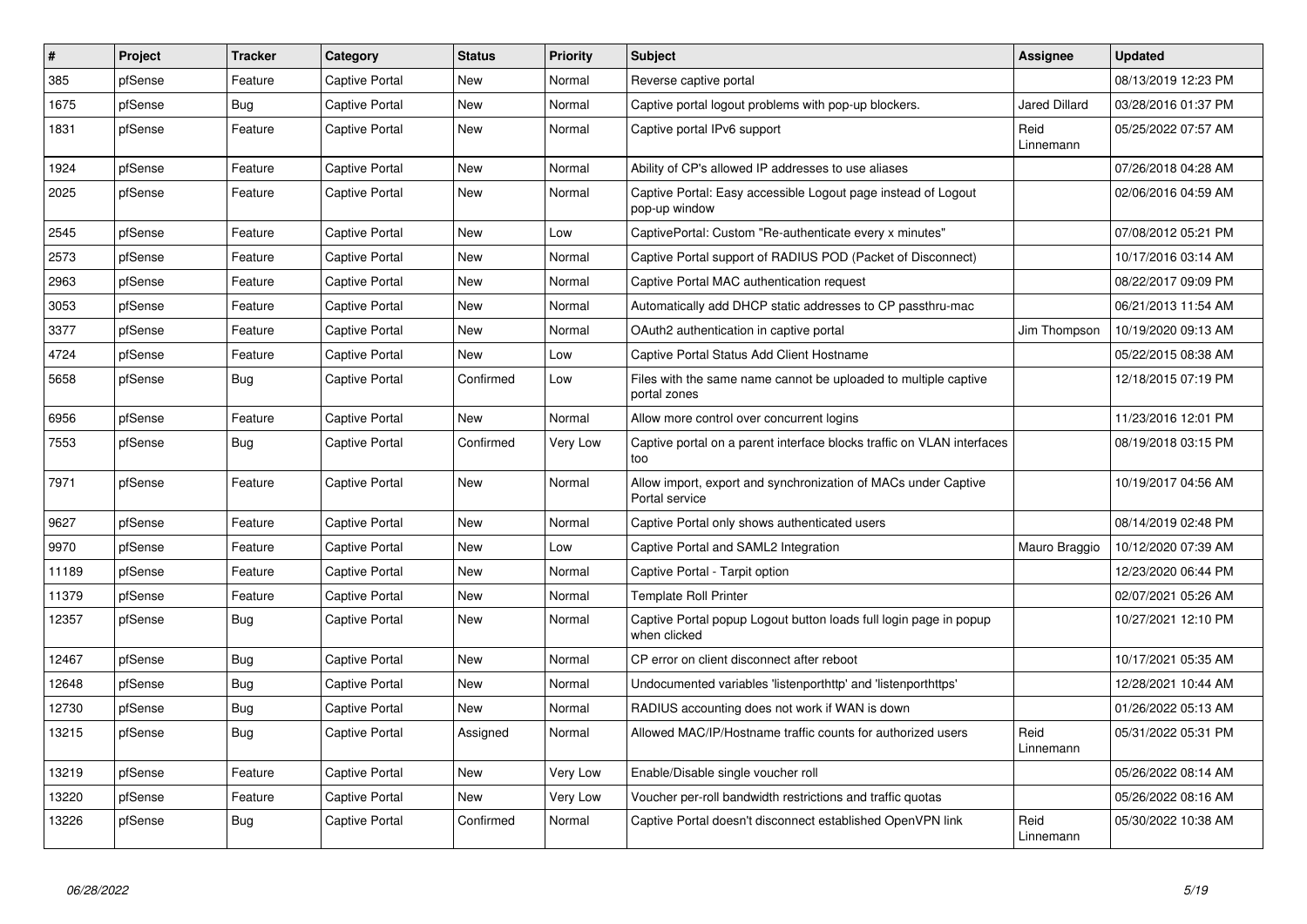| $\vert$ # | Project          | <b>Tracker</b> | Category              | <b>Status</b>                 | <b>Priority</b> | <b>Subject</b>                                                                                                          | <b>Assignee</b> | <b>Updated</b>      |
|-----------|------------------|----------------|-----------------------|-------------------------------|-----------------|-------------------------------------------------------------------------------------------------------------------------|-----------------|---------------------|
| 13229     | pfSense Docs     | Todo           | Captive Portal        | Feedback                      | Normal          | Update documentation for IPFW to PF transition for Limiters and<br><b>Captive Portal</b>                                | Jim Pingle      | 05/27/2022 03:04 PM |
| 13272     | pfSense          | Bug            | <b>Captive Portal</b> | <b>Pull Request</b><br>Review | Very Low        | Voucher CSV output has leading space before voucher code                                                                | Jim Pingle      | 06/13/2022 10:27 AM |
| 13290     | pfSense          | Regression     | <b>Captive Portal</b> | Feedback                      | Normal          | My PfSense version 2.7 is returning the error "dummynet bad switch<br>21" every time I activate my Captive Portals (7). |                 | 06/27/2022 10:19 PM |
| 2099      | pfSense          | Todo           | CARP                  | New                           | Normal          | Remove "queue" from CARP traffic                                                                                        |                 | 01/19/2012 10:59 AM |
| 2218      | pfSense          | Feature        | CARP                  | <b>New</b>                    | Normal          | Ability to delay CARP master status at boot time                                                                        |                 | 03/03/2021 11:57 AM |
| 4845      | pfSense          | <b>Bug</b>     | CARP                  | Confirmed                     | High            | CARP preemption doesn't switch to backup where connectivity<br>between systems is lost but not NIC link                 |                 | 07/28/2015 07:55 AM |
| 5849      | pfSense          | <b>Bug</b>     | CARP                  | New                           | Normal          | Routing fail on CARP IPsec                                                                                              |                 | 12/18/2021 04:41 PM |
| 7648      | pfSense          | <b>Bug</b>     | CARP                  | New                           | Very Low        | SPAN ports on an interface renders CARP HA inoperative                                                                  |                 | 06/14/2017 09:19 PM |
| 8100      | pfSense          | <b>Bug</b>     | CARP                  | New                           | Normal          | pfsync Initially Deletes States on Primary for Connections<br><b>Established through Secondary</b>                      | Luiz Souza      | 02/08/2022 12:59 PM |
| 8566      | pfSense          | <b>Bug</b>     | CARP                  | <b>New</b>                    | Normal          | Wrong IPv6 source in NS request in case using of IPv6 alias                                                             |                 | 06/12/2018 01:26 PM |
| 8567      | pfSense          | Bug            | CARP                  | New                           | Normal          | Using IPv6 VIP alias for services may affect CARP IPv6 VIP work                                                         |                 | 06/12/2018 01:26 PM |
| 13110     | pfSense          | Bug            | CARP                  | New                           | Very Low        | changing CARP VIP address does not update outbound NAT<br>interface IP                                                  |                 | 05/03/2022 02:52 PM |
| 10796     | pfSense Packages | Feature        | Cellular              | Feedback                      | Normal          | Huawei ME909u-521 support                                                                                               |                 | 04/21/2022 12:40 PM |
| 13063     | pfSense Packages | Feature        | Cellular              | <b>Pull Request</b><br>Review | Normal          | Cellular package shall support more modems and NMEA port                                                                |                 | 05/06/2022 02:38 PM |
| 1257      | pfSense          | Feature        | Certificates          | <b>Pull Request</b><br>Review | Normal          | Handle encypted CA/Certificate private keys                                                                             |                 | 10/12/2020 07:12 AM |
| 1268      | pfSense          | Feature        | Certificates          | New                           | Normal          | Allow mass renewing of certs                                                                                            |                 | 11/01/2019 03:17 PM |
| 2276      | pfSense          | Feature        | Certificates          | New                           | Normal          | Remote CRL fetch support                                                                                                |                 | 02/06/2016 04:14 AM |
| 7289      | pfSense          | <b>Bug</b>     | Certificates          | New                           | Low             | Generating 4096bit Certificate                                                                                          |                 | 08/14/2019 09:56 AM |
| 9889      | pfSense          | <b>Bug</b>     | Certificates          | New                           | Very Low        | CRL check for Intermediate CA CRLs fails                                                                                | Jim Pingle      | 11/08/2019 11:03 AM |
| 10258     | pfSense          | Feature        | Certificates          | <b>New</b>                    | Very Low        | allow to sign CA                                                                                                        |                 | 02/20/2020 04:20 AM |
| 11203     | pfSense          | <b>Bug</b>     | Certificates          | <b>New</b>                    | Normal          | certificate manager very slow                                                                                           |                 | 12/31/2020 11:57 AM |
| 12737     | pfSense          | <b>Bug</b>     | Certificates          | New                           | Normal          | CApath is not defined by default in curl                                                                                |                 | 05/17/2022 02:30 PM |
| 12894     | pfSense Plus     | <b>Bug</b>     | Certificates          | New                           | Low             | duplicating freshly created certificates through refreshing                                                             |                 | 03/03/2022 02:35 PM |
| 13305     | pfSense          | Feature        | Certificates          | New                           | Normal          | Certificate Revocation page should show expiration date                                                                 |                 | 06/27/2022 10:26 AM |
| 12098     | pfSense Docs     | Correction     | Configuration         | New                           | Normal          | Feedback on pfSense Configuration Recipes - Accessing a<br>CPE/Modem from Inside the Firewall                           |                 | 07/02/2021 02:30 AM |
| 12402     | pfSense Docs     | Todo           | Configuration         | <b>New</b>                    | Normal          | Feedback on Configuration - Advanced Configuration Options -<br>Notifications                                           |                 | 09/24/2021 12:46 AM |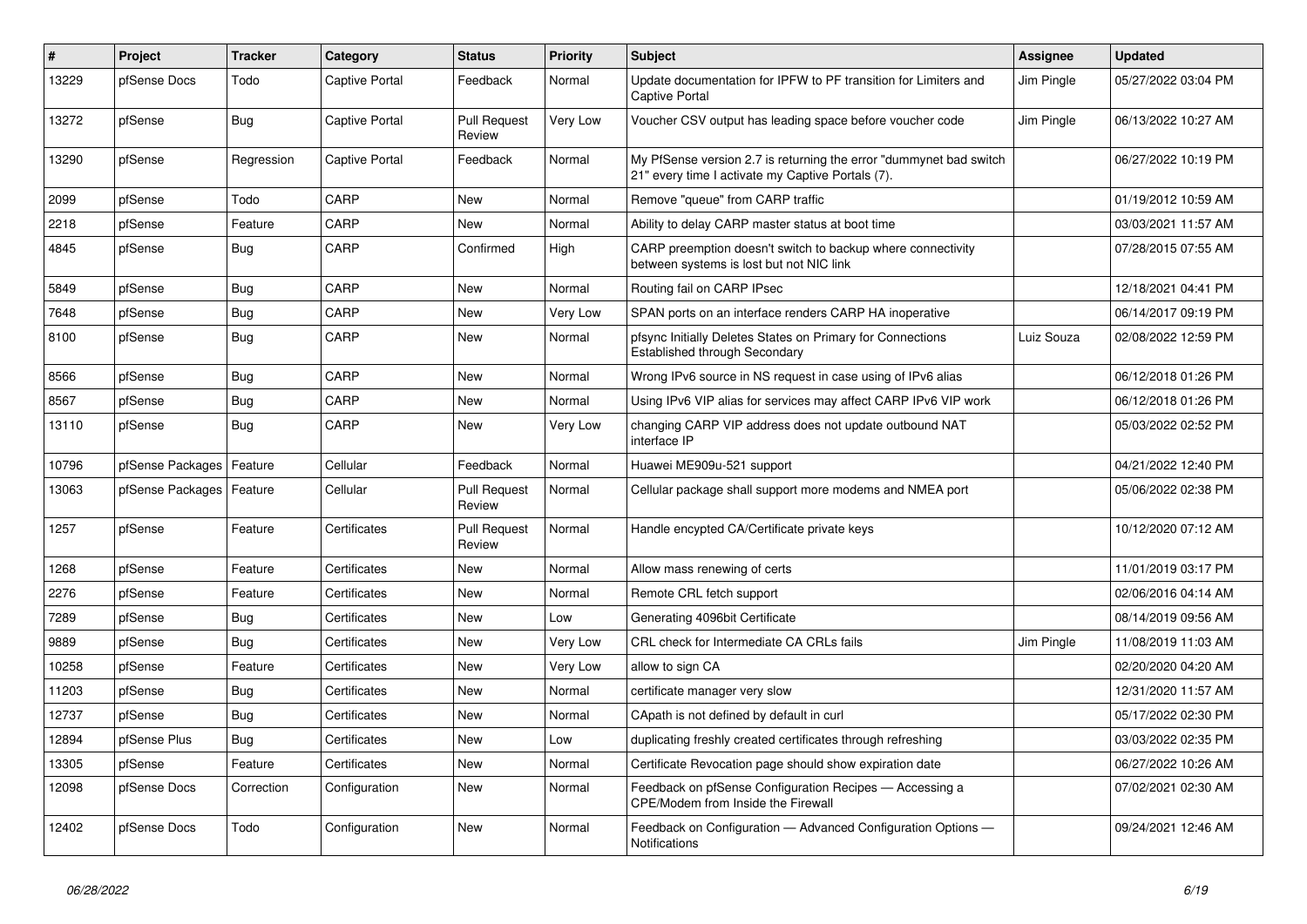| #     | Project                    | <b>Tracker</b> | Category                        | <b>Status</b>                 | <b>Priority</b> | <b>Subject</b>                                                                                                        | Assignee      | <b>Updated</b>      |
|-------|----------------------------|----------------|---------------------------------|-------------------------------|-----------------|-----------------------------------------------------------------------------------------------------------------------|---------------|---------------------|
| 13291 | pfSense Docs               | Todo           | Configuration                   | New                           | Low             | Notification documentation                                                                                            |               | 06/21/2022 10:22 AM |
| 3895  | pfSense                    | Feature        | Configuration<br>Backend        | <b>New</b>                    | Normal          | Timeout for "Apply change"                                                                                            |               | 01/25/2021 08:07 AM |
| 5902  | pfSense                    | Todo           | Configuration<br>Backend        | <b>New</b>                    | Normal          | Use a common place for default values                                                                                 |               | 08/13/2019 12:53 PM |
| 6398  | pfSense                    | Bug            | Configuration<br><b>Backend</b> | New                           | Normal          | If config cannot be loaded due to corruption or bug, it isn't handled<br>gracefully (just stops)                      |               | 08/13/2019 01:23 PM |
| 10833 | pfSense                    | <b>Bug</b>     | Configuration<br><b>Backend</b> | New                           | Normal          | unbound exits on configuration error when link status flaps on LAN<br>interface                                       |               | 08/13/2020 11:53 PM |
| 12483 | pfSense                    | Bug            | Configuration<br><b>Backend</b> | New                           | Normal          | GUI creates inconsistent config.xml                                                                                   |               | 10/23/2021 06:48 AM |
| 13287 | pfSense                    | Feature        | Configuration<br>Backend        | New                           | Normal          | Encode OpenVPN Custom Options                                                                                         |               | 06/20/2022 10:33 AM |
| 13288 | pfSense                    | Bug            | Configuration<br><b>Backend</b> | New                           | Normal          | Encode FreeRADIUS Custom Options                                                                                      |               | 06/20/2022 10:36 AM |
| 2693  | pfSense                    | Feature        | Console Menu                    | New                           | Normal          | Allow mapping mapping non-physical interfaces via console                                                             | Mathieu Simon | 11/27/2012 03:00 PM |
| 6469  | pfSense                    | Feature        | Console Menu                    | New                           | Normal          | Improve help + self documentation in console PHP shell                                                                |               | 08/13/2019 01:23 PM |
| 7747  | pfSense                    | Feature        | Console Menu                    | New                           | Normal          | Minor UI Tweak: Make hitting enter on the console (esp via SSH)<br>should not log you out, but simply redraw the menu |               | 08/01/2017 04:03 PM |
| 13249 | pfSense                    | Bug            | Console Menu                    | <b>New</b>                    | Normal          | Running playback comands multiple times results in PHP error                                                          |               | 06/06/2022 07:02 AM |
| 13258 | pfSense                    | <b>Bug</b>     | Console Menu                    | <b>Pull Request</b><br>Review | Low             | secret menu option 100                                                                                                | Jim Pingle    | 06/12/2022 01:44 PM |
| 13268 | pfSense                    | Todo           | Console Menu                    | Ready To Test                 | Normal          | columns don't align nicely in console with medium-long interface<br>names                                             |               | 06/12/2022 10:32 PM |
| 11970 | pfSense Packages   Bug     |                | Coreboot                        | New                           | Normal          | Netgate Firmware Upgrade Doesn't Work on XG-2758                                                                      |               | 04/21/2022 12:39 PM |
| 13309 | pfSense Packages           | Bug            | Cron                            | <b>New</b>                    | Normal          | Cron validation prevents special strings such as @reboot                                                              | Jim Thompson  | 06/27/2022 03:52 PM |
| 13074 | pfSense Plus               | <b>Bug</b>     | Cryptographic<br>Modules        | New                           | Normal          | AES-GCM with SafeXcel on Netgate 2100 causes MBUF overload                                                            |               | 06/12/2022 11:14 AM |
| 12658 | pfSense Packages   Feature |                | darkstat                        | New                           | Normal          | Adding prometheus metrics to darkstat                                                                                 |               | 05/27/2022 09:44 PM |
| 2479  | pfSense                    | Feature        | Dashboard                       | <b>New</b>                    | Normal          | Allow reordering of the traffic graphs on the dashboard                                                               |               | 06/08/2012 04:13 PM |
| 3411  | pfSense                    | Bug            | Dashboard                       | New                           | Low             | Interfaces and statistics dashboard widgets very slow with large<br>numbers of interfaces                             |               | 01/24/2014 02:09 AM |
| 4646  | pfSense                    | Feature        | Dashboard                       | New                           | Normal          | Recover valuable vertical screen real estate in dashboard                                                             |               | 04/20/2015 07:46 PM |
| 5567  | pfSense                    | Feature        | Dashboard                       | New                           | Low             | CARP status widget does not update in real time                                                                       |               | 08/20/2019 03:33 PM |
| 6390  | pfSense                    | Todo           | Dashboard                       | New                           | Low             | Autoscale from Traffic Graph not correct size (big graphs)                                                            |               | 05/23/2016 01:38 PM |
| 7113  | pfSense                    | <b>Bug</b>     | Dashboard                       | New                           | Normal          | Interface name in Traffic Graphs                                                                                      |               | 12/31/2021 05:40 PM |
| 7182  | pfSense                    | Feature        | Dashboard                       | New                           | Normal          | Break up System Widget on the Dashboard                                                                               |               | 08/21/2019 08:59 AM |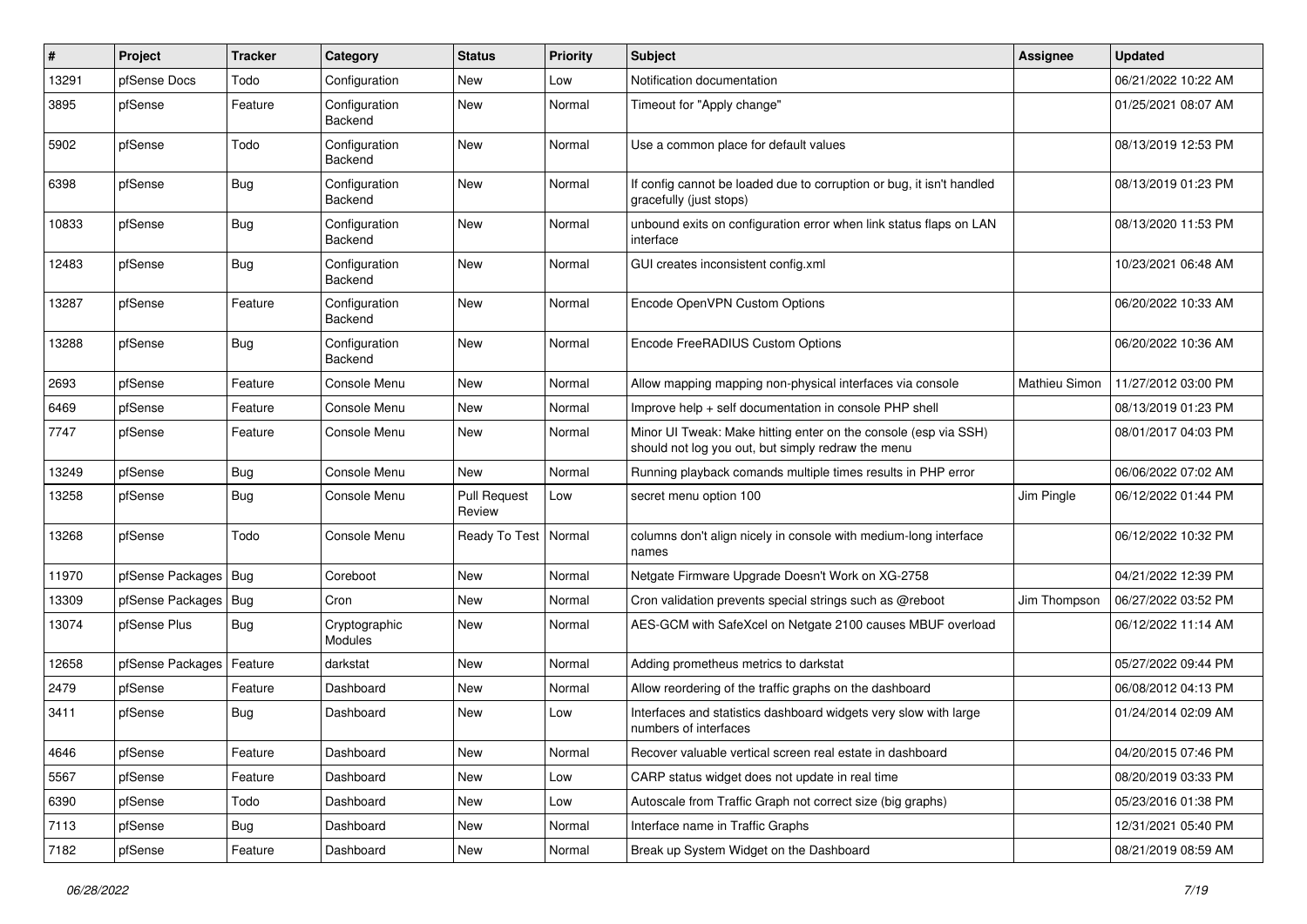| $\vert$ # | Project      | <b>Tracker</b> | Category        | <b>Status</b>                 | <b>Priority</b> | Subject                                                                                                                            | Assignee              | <b>Updated</b>      |
|-----------|--------------|----------------|-----------------|-------------------------------|-----------------|------------------------------------------------------------------------------------------------------------------------------------|-----------------------|---------------------|
| 7387      | pfSense      | Bug            | Dashboard       | New                           | Low             | New Traffic Graph in dashboard resets inverted view to normal view                                                                 | <b>Jared Dillard</b>  | 12/11/2021 08:14 PM |
| 7788      | pfSense      | Bug            | Dashboard       | New                           | Low             | Irregular updating of widgets like cpu/uptime on system widget.                                                                    |                       | 08/21/2019 09:03 AM |
| 7857      | pfSense      | Bug            | Dashboard       | New                           | Very Low        | Interfaces Widget U/I fails to wrap IPV6 addresses when the string is<br>too wide for the widget                                   |                       | 08/13/2019 09:15 AM |
| 7934      | pfSense      | Feature        | Dashboard       | New                           | Very Low        | format support phone# for international use                                                                                        |                       | 10/12/2017 04:38 PM |
| 7974      | pfSense      | Feature        | Dashboard       | New                           | Normal          | <b>ZFS RAID Monitor Not available</b>                                                                                              |                       | 08/20/2019 01:34 PM |
| 8157      | pfSense      | Bug            | Dashboard       | New                           | Very Low        | Traffic Graph clutter from time to time                                                                                            |                       | 12/03/2017 06:40 AM |
| 8458      | pfSense      | Feature        | Dashboard       | New                           | Low             | Allow reordering of interface widget                                                                                               |                       | 08/14/2019 10:52 AM |
| 9353      | pfSense      | Bug            | Dashboard       | New                           | Low             | PHPSession errors from limited access to dashboard and widgets                                                                     |                       | 10/06/2020 09:31 AM |
| 9677      | pfSense      | <b>Bug</b>     | Dashboard       | New                           | Normal          | Dashboard hangs when widget needs data from a remote host which<br>is down                                                         |                       | 08/13/2019 09:15 AM |
| 10280     | pfSense      | Feature        | Dashboard       | <b>New</b>                    | Low             | <b>DHCP Leases widget</b>                                                                                                          |                       | 11/07/2020 09:18 PM |
| 10395     | pfSense      | Feature        | Dashboard       | New                           | Low             | Add Dashboard System Information support for more PC Engines<br>APU boards                                                         |                       | 02/17/2022 01:02 AM |
| 10401     | pfSense      | Feature        | Dashboard       | New                           | Normal          | Request: ability to sort/separate stopped/running Service(s) on<br>Dashboard -> Services Status widget                             |                       | 03/31/2020 04:48 PM |
| 11759     | pfSense      | Bug            | Dashboard       | <b>New</b>                    | Normal          | Traffic graphs on dashboard double upload on pppoe links                                                                           |                       | 12/30/2021 04:00 AM |
| 12673     | pfSense      | Bug            | Dashboard       | <b>Pull Request</b><br>Review | Normal          | Firewall Logs Widget fails to update at intervals below 5 seconds.                                                                 | <b>Viktor Gurov</b>   | 05/17/2022 02:20 PM |
| 13165     | pfSense      | Feature        | Dashboard       | <b>Pull Request</b><br>Review | Normal          | Feat: live update for Services dashboard widget                                                                                    |                       | 05/15/2022 01:48 AM |
| 13168     | pfSense      | Feature        | Dashboard       | New                           | Low             | Multiple Dashboard views for a single user                                                                                         |                       | 05/16/2022 07:53 AM |
| 13183     | pfSense Plus | Regression     | Dashboard       | Feedback                      | High            | ZFS module is loaded on systems without ZFS                                                                                        | Christian<br>McDonald | 05/23/2022 10:11 AM |
| 1219      | pfSense      | Feature        | Developer Tools | New                           | Low             | Ship DTRACE enabled kernels in the images                                                                                          |                       | 07/26/2017 03:14 AM |
| 7244      | pfSense      | Feature        | Developer Tools | New                           | Normal          | Publish pfsense as a Vagrant Basebox                                                                                               |                       | 01/29/2019 04:09 AM |
| 11471     | pfSense Docs | Todo           | Development     | <b>New</b>                    | Low             | Feedback on Development - Developing Packages                                                                                      | Jim Pingle            | 02/19/2021 02:52 PM |
| 8852      | pfSense Docs | Correction     | <b>DHCP</b>     | New                           | Normal          | [feedback form] Unclear about "Client Identifier" in a static mapping                                                              | Jim Pingle            | 09/23/2020 02:30 PM |
| 11071     | pfSense Docs | New Content    | <b>DHCP</b>     | New                           | Normal          | Feedback on Services - IPv6 Router Advertisements                                                                                  | Jim Pingle            | 12/08/2020 09:25 AM |
| 2323      | pfSense      | Feature        | DHCP (IPv4)     | New                           | Low             | GUI doesn't allow to configure DHCP server to serve IP addresses<br>belonging to subnets wich are not associated with an interface |                       | 08/19/2019 10:27 AM |
| 2774      | pfSense      | Feature        | DHCP (IPv4)     | New                           | Normal          | Extend DHCP Pools code to allow using different subnets                                                                            |                       | 08/19/2019 10:27 AM |
| 2983      | pfSense      | Feature        | DHCP (IPv4)     | New                           | Normal          | DHCPD: Add vendor-class-identifier and MAC-OIDs                                                                                    |                       | 05/29/2020 09:24 PM |
| 3404      | pfSense      | Bug            | DHCP (IPv4)     | New                           | Normal          | DHCP Server Fails to Start on Interfaces that are Slow to Come<br>Online During Boot                                               |                       | 02/11/2014 05:09 PM |
| 3534      | pfSense      | Feature        | DHCP (IPv4)     | New                           | Normal          | DDNS using arbitrary zone primary                                                                                                  |                       | 07/08/2014 11:40 AM |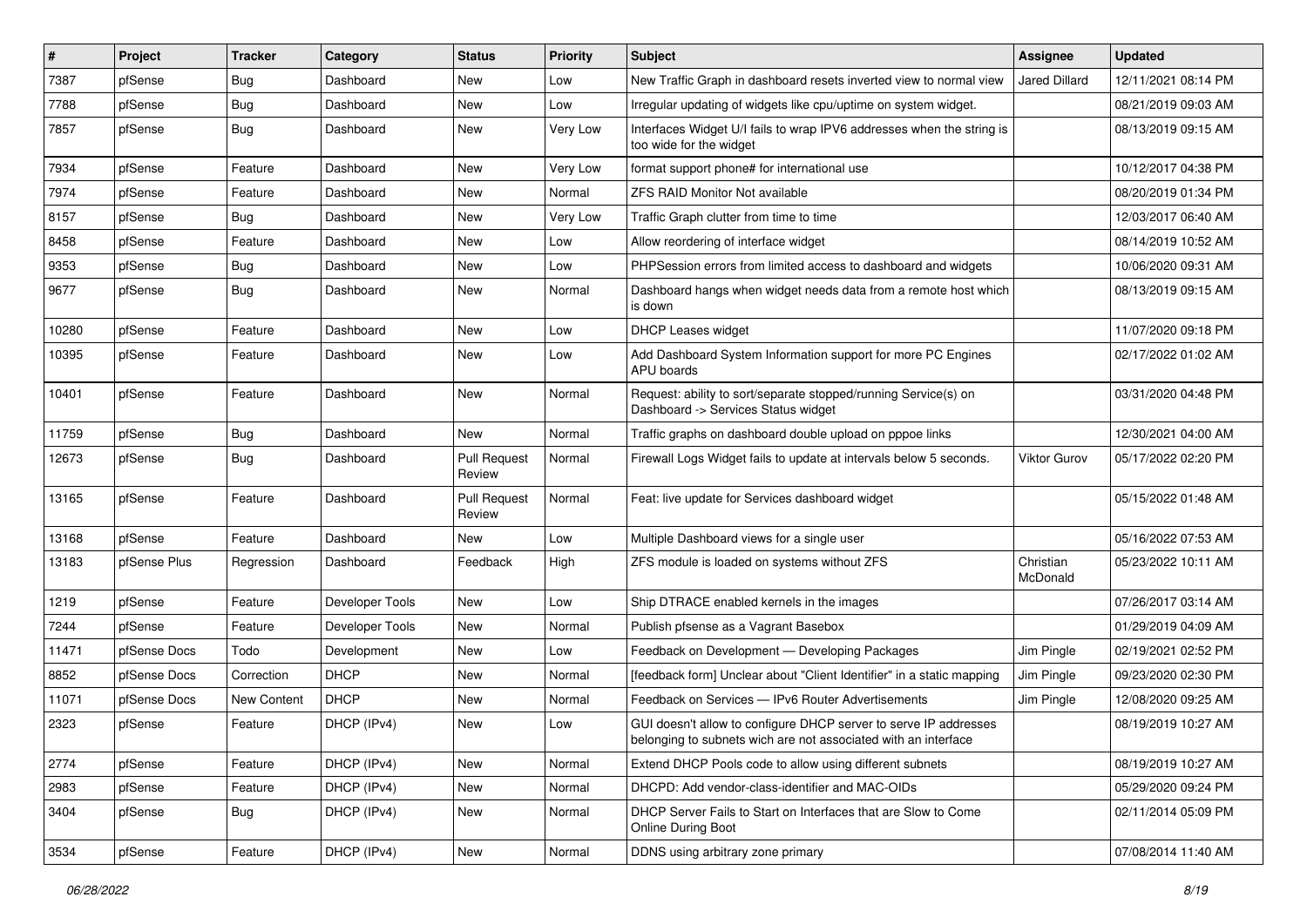| $\vert$ # | Project | <b>Tracker</b> | Category    | <b>Status</b> | <b>Priority</b> | <b>Subject</b>                                                                                     | Assignee             | <b>Updated</b>      |
|-----------|---------|----------------|-------------|---------------|-----------------|----------------------------------------------------------------------------------------------------|----------------------|---------------------|
| 3771      | pfSense | <b>Bug</b>     | DHCP (IPv4) | New           | Normal          | Webinterface and dhcpdcrashes with 500+ static leases                                              |                      | 08/21/2019 09:26 AM |
| 4061      | pfSense | Bug            | DHCP (IPv4) | Confirmed     | Normal          | dhcpd doesn't send client-hostname to peer, breaking DHCP lease<br>registrations w/HA              |                      | 02/24/2017 08:58 PM |
| 4451      | pfSense | Bug            | DHCP (IPv4) | New           | Low             | Status DHCP Leases shows double entries for static entries without<br>IP address                   | <b>Phillip Davis</b> | 05/21/2022 04:55 PM |
| 4899      | pfSense | Feature        | DHCP (IPv4) | New           | Normal          | Additional BOOTP/DHCP Options should allow a force option                                          |                      | 01/02/2018 02:24 PM |
| 5080      | pfSense | Feature        | DHCP (IPv4) | New           | Normal          | Settings tab under Services>DHCP Server                                                            |                      | 08/13/2019 12:53 PM |
| 6362      | pfSense | Bug            | DHCP (IPv4) | Confirmed     | Normal          | DHCP Client ID not used                                                                            |                      | 07/09/2021 06:30 AM |
| 6544      | pfSense | Feature        | DHCP (IPv4) | New           | Very Low        | RFC 3046 DHCP Option 82 support (and RFC 3315/4649/4580 for<br>IPv6)                               |                      | 07/13/2020 02:14 AM |
| 6615      | pfSense | Feature        | DHCP (IPv4) | New           | Normal          | new DHCP server option                                                                             |                      | 08/13/2019 01:39 PM |
| 6960      | pfSense | Feature        | DHCP (IPv4) | <b>New</b>    | Normal          | Consider replacing ISC DHCP server with KEA DHCP                                                   |                      | 09/24/2020 01:59 PM |
| 7172      | pfSense | Bug            | DHCP (IPv4) | <b>New</b>    | Normal          | Sorting by hostname in Services > DHCP Server > LAN should be<br>"natural" (alphanumeric friendly) |                      | 08/20/2019 03:47 PM |
| 7405      | pfSense | Feature        | DHCP (IPv4) | <b>New</b>    | Normal          | Ability to add dhcp host reservations from "Diagnostics -> ARP table"                              |                      | 10/12/2020 08:22 AM |
| 7441      | pfSense | Feature        | DHCP (IPv4) | <b>New</b>    | Low             | Display start/end times for Static Mapping leases on DHCP<br>Leases/DHCPv6 Leases                  |                      | 08/21/2019 10:48 AM |
| 8179      | pfSense | Bug            | DHCP (IPv4) | Feedback      | Normal          | Incorrect reverse DNS zone in DHCP server config for<br>non-octet-aligned subnet mask              | Renato Botelho       | 02/09/2022 11:17 PM |
| 8330      | pfSense | Feature        | DHCP (IPv4) | New           | Normal          | add options for ddns-local-address statements                                                      |                      | 04/27/2021 12:31 PM |
| 8614      | pfSense | Bug            | DHCP (IPv4) | <b>New</b>    | Normal          | Cannot remove Additional BOOTP/DHCP Options                                                        |                      | 08/21/2019 09:15 AM |
| 8879      | pfSense | Feature        | DHCP (IPv4) | New           | Very Low        | DHCP options ADD force options                                                                     |                      | 09/07/2018 09:14 AM |
| 9130      | pfSense | Feature        | DHCP (IPv4) | New           | Normal          | Request ID [#INC-16195]: DHCP - PXE Boot                                                           |                      | 09/10/2020 01:39 PM |
| 9343      | pfSense | Bug            | DHCP (IPv4) | <b>New</b>    | Normal          | diag_arp.php times out with large DHCPD leases table                                               |                      | 08/14/2019 01:19 PM |
| 9732      | pfSense | Feature        | DHCP (IPv4) | New           | Normal          | System UTC time offset in DHCP Option 2                                                            |                      | 09/06/2019 08:39 PM |
| 10250     | pfSense | Feature        | DHCP (IPv4) | <b>New</b>    | Very Low        | DHCP lease view by interface                                                                       |                      | 02/11/2020 07:47 AM |
| 10345     | pfSense | Feature        | DHCP (IPv4) | New           | Normal          | DHCP lease distinction between online and offline                                                  |                      | 03/16/2020 07:56 AM |
| 10802     | pfSense | Feature        | DHCP (IPv4) | <b>New</b>    | Very Low        | Seperator for DHCP Static Mapped leases                                                            |                      | 07/31/2020 10:30 AM |
| 11004     | pfSense | Feature        | DHCP (IPv4) | <b>New</b>    | Low             | DHCP reservations with no IP address show entries in DHCP leases                                   |                      | 10/26/2020 07:22 AM |
| 11927     | pfSense | Feature        | DHCP (IPv4) | Feedback      | Normal          | Allow DHCP not to serve a gateway - small fix                                                      |                      | 01/03/2022 04:17 PM |
| 12067     | pfSense | <b>Bug</b>     | DHCP (IPv4) | New           | Very Low        | <b>DHCP Monitoring Statistics Error</b>                                                            |                      | 06/21/2021 08:39 AM |
| 12070     | pfSense | <b>Bug</b>     | DHCP (IPv4) | New           | Low             | VLAN0 for WAN DHCP                                                                                 |                      | 12/23/2021 04:31 PM |
| 12922     | pfSense | Bug            | DHCP (IPv4) | New           | Normal          | Classless static routes received on DHCP WAN can override chosen<br>default gateway                |                      | 03/28/2022 10:08 AM |
| 12959     | pfSense | <b>Bug</b>     | DHCP (IPv4) | Feedback      | Normal          | dhcplease process wrongly update host file if client-hostname is<br>empty                          |                      | 03/28/2022 10:26 AM |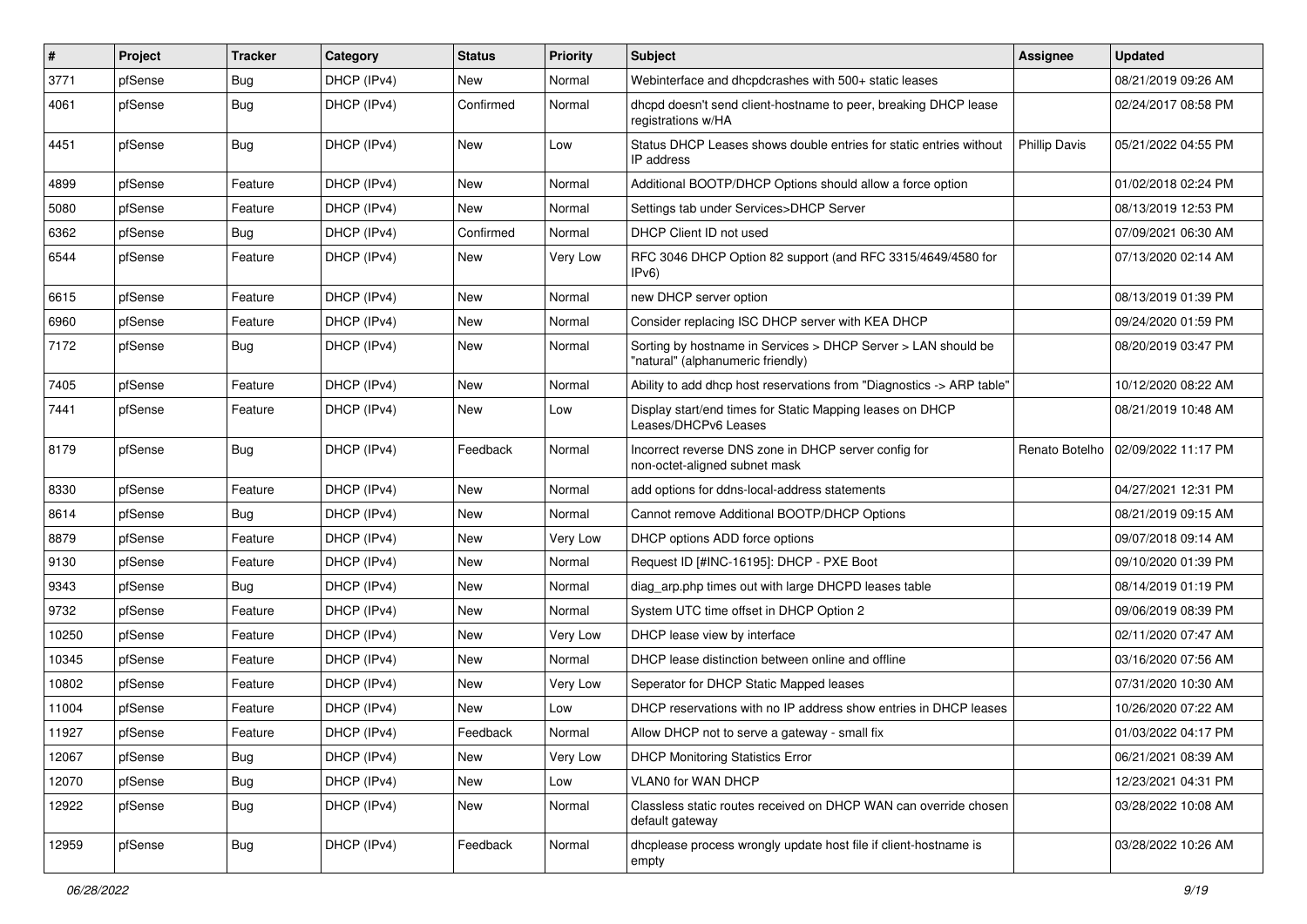| $\#$  | Project | <b>Tracker</b> | Category    | <b>Status</b>                 | Priority | <b>Subject</b>                                                                                 | <b>Assignee</b>     | <b>Updated</b>      |
|-------|---------|----------------|-------------|-------------------------------|----------|------------------------------------------------------------------------------------------------|---------------------|---------------------|
| 13217 | pfSense | Bug            | DHCP (IPv4) | New                           | Normal   | dholient using default pid file location which does not exist                                  | <b>Viktor Gurov</b> | 05/26/2022 08:09 AM |
| 13250 | pfSense | Todo           | DHCP (IPv4) | <b>New</b>                    | Very Low | Clean up DHCP Server option language                                                           | Jim Pingle          | 06/06/2022 07:32 AM |
| 13256 | pfSense | Feature        | DHCP (IPv4) | <b>New</b>                    | Normal   | Better handling of duplicate IPs in static DHCP assignments                                    |                     | 06/11/2022 04:51 PM |
| 13263 | pfSense | Bug            | DHCP (IPv4) | <b>New</b>                    | Low      | Deleting a static DHCP entry when the related IP is not in the arp<br>table spams the log      |                     | 06/10/2022 11:18 AM |
| 13273 | pfSense | Bug            | DHCP (IPv4) | New                           | Normal   | dholient can use conflicting recorded leases                                                   |                     | 06/14/2022 11:07 AM |
| 3185  | pfSense | Feature        | DHCP (IPv6) | <b>New</b>                    | Normal   | Accommodate a DHCPv6 failover-like mechanism                                                   |                     | 11/24/2017 10:44 AM |
| 5950  | pfSense | Feature        | DHCP (IPv6) | New                           | Normal   | DHCPv6 Server support for PD of PD-obtained networks                                           |                     | 03/04/2016 03:04 AM |
| 6051  | pfSense | Bug            | DHCP (IPv6) | <b>New</b>                    | Normal   | DHCPv6 Client Failure for additional WAN Address causes<br>2-seconds-service-restart-loop      |                     | 12/03/2020 01:08 AM |
| 6283  | pfSense | Feature        | DHCP (IPv6) | <b>New</b>                    | Normal   | Register DHCPv6 leases with DNS resolver                                                       |                     | 08/21/2019 10:48 AM |
| 6691  | pfSense | Bug            | DHCP (IPv6) | <b>New</b>                    | Normal   | dhcp6c quits after only two tries if no response was received                                  |                     | 12/07/2020 04:25 PM |
| 6873  | pfSense | Bug            | DHCP (IPv6) | <b>New</b>                    | Low      | radvd - Too many addresses in RDNSS section when previously<br>using DHCPv6                    | Dominic<br>McKeown  | 06/06/2018 10:45 AM |
| 7138  | pfSense | Bug            | DHCP (IPv6) | Assigned                      | Normal   | Pfsense wide dhcpv6 client doesn't recognise ifid statement                                    |                     | 04/21/2022 12:39 PM |
| 7734  | pfSense | Bug            | DHCP (IPv6) | <b>New</b>                    | Normal   | Using opton ia pd0 does not renew prefix and prefix get dropped                                |                     | 07/31/2017 03:46 AM |
| 7821  | pfSense | <b>Bug</b>     | DHCP (IPv6) | <b>New</b>                    | Normal   | GIF does not support broadcast                                                                 |                     | 08/29/2017 10:50 AM |
| 9136  | pfSense | Bug            | DHCP (IPv6) | <b>New</b>                    | High     | IPv6 Tracking Interfaces Lose IPv6 Address in Certain Cases                                    |                     | 04/21/2022 12:39 PM |
| 9536  | pfSense | Feature        | DHCP (IPv6) | New                           | Normal   | Support dynamic prefix in DHCPv6 Server                                                        |                     | 05/25/2022 04:27 AM |
| 9575  | pfSense | Feature        | DHCP (IPv6) | <b>New</b>                    | Very Low | RFC 7078 - Distributing Address Selection Policy Using DHCPv6                                  |                     | 08/14/2019 02:39 PM |
| 10714 | pfSense | Bug            | DHCP (IPv6) | <b>New</b>                    | Normal   | radvd only gives out the prefix of the "first" IPv6 address of an<br>interface                 |                     | 10/06/2020 01:03 PM |
| 10822 | pfSense | Bug            | DHCP (IPv6) | <b>New</b>                    | Normal   | Deprecated IPv6 prefix won't be announced as deprecated to clients                             |                     | 08/10/2020 09:23 AM |
| 12581 | pfSense | Regression     | DHCP (IPv6) | <b>New</b>                    | Normal   | CARP IPv6 assigned address does not get advertised to endpoints<br>with RADV                   |                     | 12/16/2021 02:34 PM |
| 12823 | pfSense | Bug            | DHCP (IPv6) | <b>New</b>                    | Normal   | Multiple DHCP6 WAN connections PPPoE interface 'defached'<br>status                            |                     | 02/18/2022 05:39 AM |
| 12947 | pfSense | Bug            | DHCP (IPv6) | <b>Pull Request</b><br>Review | Normal   | DHCP6 client does not take any action if the interface IPv6 address<br>changes during renewal  |                     | 06/27/2022 07:31 AM |
| 13237 | pfSense | Bug            | DHCP (IPv6) | <b>New</b>                    | Normal   | dhcp6c script cannot be executed safely                                                        |                     | 06/01/2022 11:20 AM |
| 13248 | pfSense | Regression     | DHCP (IPv6) | New                           | Normal   | IPv6 Router Advertisements runs when config.xml does not contain<br>an entry for the interface |                     | 06/05/2022 07:44 PM |
| 13253 | pfSense | Bug            | DHCP (IPv6) | <b>New</b>                    | Normal   | dhcp6c" is not restarted when applying settings when multiple<br>WANs are configured for DHCP6 |                     | 06/06/2022 02:58 PM |
| 13296 | pfSense | Feature        | DHCP (IPv6) | <b>New</b>                    | Normal   | Add support for DHCP6 OPTION_PD_EXCLUDE (RFC 6603)                                             |                     | 06/24/2022 10:10 PM |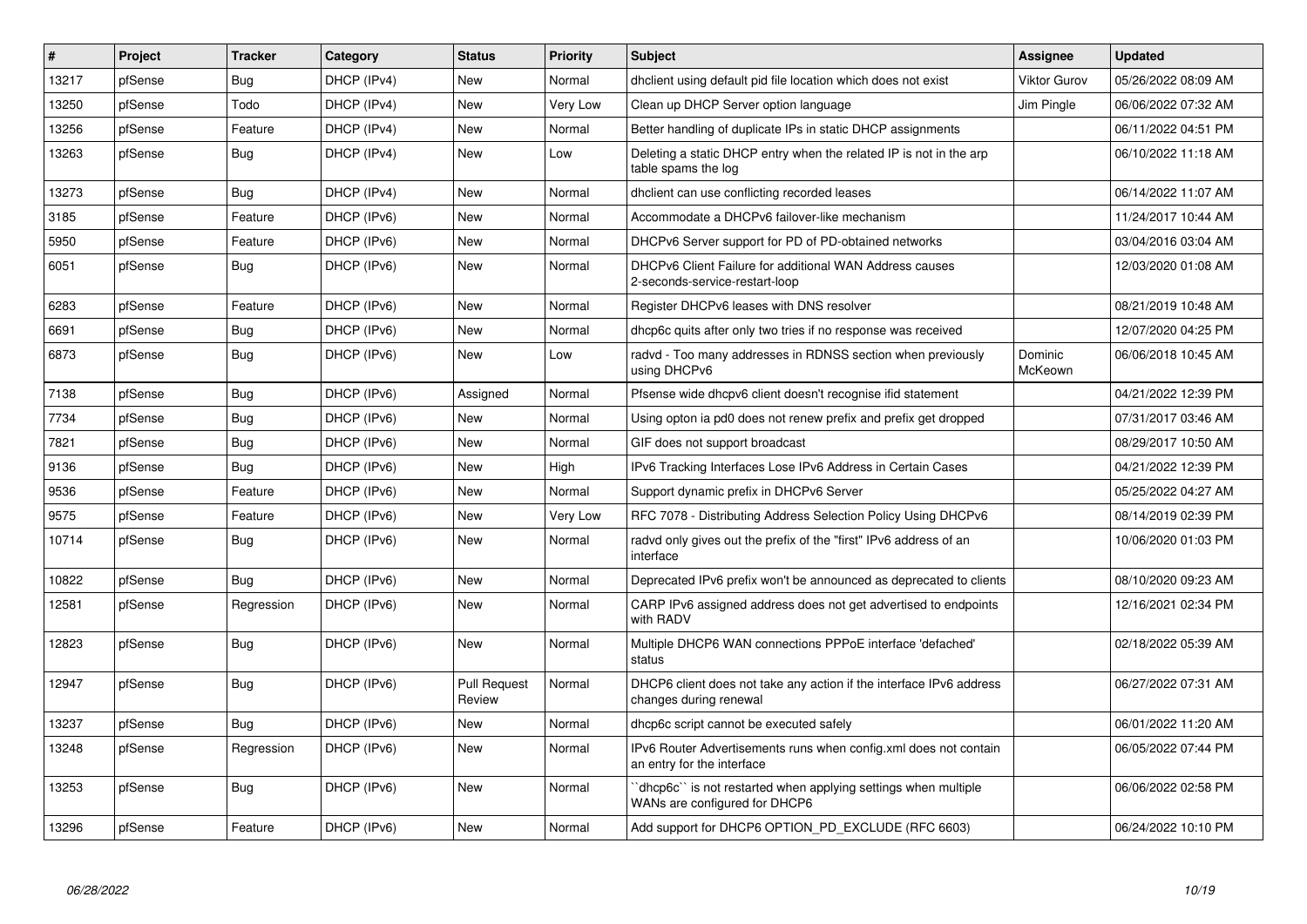| #     | Project      | <b>Tracker</b> | Category             | <b>Status</b>                 | <b>Priority</b> | <b>Subject</b>                                                               | Assignee   | <b>Updated</b>      |
|-------|--------------|----------------|----------------------|-------------------------------|-----------------|------------------------------------------------------------------------------|------------|---------------------|
| 4680  | pfSense      | <b>Bug</b>     | <b>DHCP Relay</b>    | New                           | Normal          | DHCP relay does not work with DHCP server on other end of<br>OpenVPN tunnel  |            | 05/05/2015 06:55 PM |
| 9680  | pfSense      | Feature        | <b>DHCP Relay</b>    | <b>New</b>                    | Normal          | Seperate DHCP Server and relay per interface                                 |            | 02/27/2020 10:47 AM |
| 10715 | pfSense      | Bug            | <b>DHCP Relay</b>    | New                           | Normal          | DHCPv6 relay always uses the "first" IPv6 address of an interface            |            | 06/29/2020 05:01 AM |
| 10904 | pfSense      | Feature        | <b>DHCP Relay</b>    | <b>Pull Request</b><br>Review | Normal          | Support vti interfaces in dhcrelay                                           | Luiz Souza | 10/12/2020 07:35 AM |
| 11149 | pfSense      | Bug            | <b>DHCP Relay</b>    | New                           | Normal          | DHCP relay won't start with DHCP server behind gateway                       |            | 03/22/2021 05:13 AM |
| 12120 | pfSense      | Feature        | <b>DHCP Relay</b>    | <b>New</b>                    | Normal          | Permit several sets of destination DHCP servers in DHCP relay                |            | 07/11/2021 05:41 PM |
| 12508 | pfSense      | <b>Bug</b>     | <b>DHCP Relay</b>    | New                           | Normal          | DHCP Relay over VPN                                                          |            | 11/06/2021 11:25 AM |
| 1656  | pfSense      | Feature        | Diagnostics          | New                           | Normal          | Teach pfctl to kill states by port number                                    |            | 08/21/2019 09:55 AM |
| 3796  | pfSense      | Bug            | Diagnostics          | Confirmed                     | Normal          | States summary fails and is very slow with large state tables                |            | 12/11/2021 08:03 PM |
| 4456  | pfSense      | Feature        | <b>Diagnostics</b>   | New                           | Normal          | Packet capture additional filtering options                                  |            | 08/20/2019 03:30 PM |
| 4914  | pfSense      | Feature        | <b>Diagnostics</b>   | <b>New</b>                    | Low             | Packet Capture Settings                                                      |            | 08/20/2019 08:51 AM |
| 5556  | pfSense      | Feature        | Diagnostics          | New                           | Normal          | No error when downloading non-existing file on Diagnostics/Execute           |            | 08/20/2019 03:43 PM |
| 6804  | pfSense      | Feature        | Diagnostics          | New                           | Very Low        | Add row counter into Diagnostics -> Edit File                                |            | 08/20/2019 03:44 PM |
| 7442  | pfSense      | Feature        | Diagnostics          | New                           | Low             | Suggestions for Diagnostics / ARP Table and Diagnostics / NDP<br>Table       |            | 08/21/2019 09:27 AM |
| 7459  | pfSense      | Feature        | <b>Diagnostics</b>   | <b>New</b>                    | Low             | "Refresh" button for Diagnostics/Tables display                              |            | 08/21/2019 09:27 AM |
| 7589  | pfSense      | Bug            | Diagnostics          | New                           | Normal          | diag edit.php old print info box                                             |            | 05/20/2017 05:02 PM |
| 7590  | pfSense      | <b>Bug</b>     | Diagnostics          | New                           | Normal          | diag_edit do not save when nothing to sae (in directory browse view)         |            | 05/20/2017 05:04 PM |
| 7848  | pfSense      | <b>Bug</b>     | Diagnostics          | <b>New</b>                    | Low             | NDP Table Sort by Expiration Error                                           |            | 08/26/2019 02:56 PM |
| 9718  | pfSense      | Feature        | Diagnostics          | New                           | Low             | Make diag_states_summary table sortable                                      |            | 10/06/2020 09:12 AM |
| 11856 | pfSense      | Feature        | Diagnostics          | New                           | Normal          | Replace/add Alias or DNS names for known LAN addresses in the<br>State table |            | 04/27/2021 08:01 AM |
| 12343 | pfSense      | Feature        | Diagnostics          | <b>New</b>                    | Low             | Real time traffic monitoring                                                 |            | 09/06/2021 01:26 PM |
| 12757 | pfSense      | <b>Bug</b>     | <b>Diagnostics</b>   | <b>Pull Request</b><br>Review | Very Low        | Clean up /etc/inc/filter.inc use of pfctl -F                                 |            | 05/17/2022 02:18 PM |
| 12791 | pfSense Docs | New Content    | <b>Diagnostics</b>   | <b>New</b>                    | Normal          | Diagnostic Information for Support (pfSense)                                 |            | 02/13/2022 08:49 PM |
| 12883 | pfSense Docs | Todo           | <b>DNS</b>           | <b>New</b>                    | Normal          | Feedback on Services - DNS Resolver - Host Overrides                         |            | 02/28/2022 07:54 PM |
| 2410  | pfSense      | Feature        | <b>DNS Forwarder</b> | New                           | Normal          | Support name based aliasing via CNAMEs or some other<br>mechanism.           |            | 12/11/2012 09:56 PM |
| 7329  | pfSense      | Bug            | <b>DNS Forwarder</b> | New                           | Low             | DHCP Not Updating DNS                                                        |            | 01/21/2022 09:16 PM |
| 12139 | pfSense      | Feature        | <b>DNS Forwarder</b> | New                           | Normal          | Add support in for specifying a DNSMASQ configuration file                   |            | 07/16/2021 09:45 PM |
| 1819  | pfSense      | Bug            | <b>DNS Resolver</b>  | New                           | Normal          | DNS Resolver Not Registering DHCP Server Specified Domain<br>Name            | Luiz Souza | 04/28/2022 01:53 PM |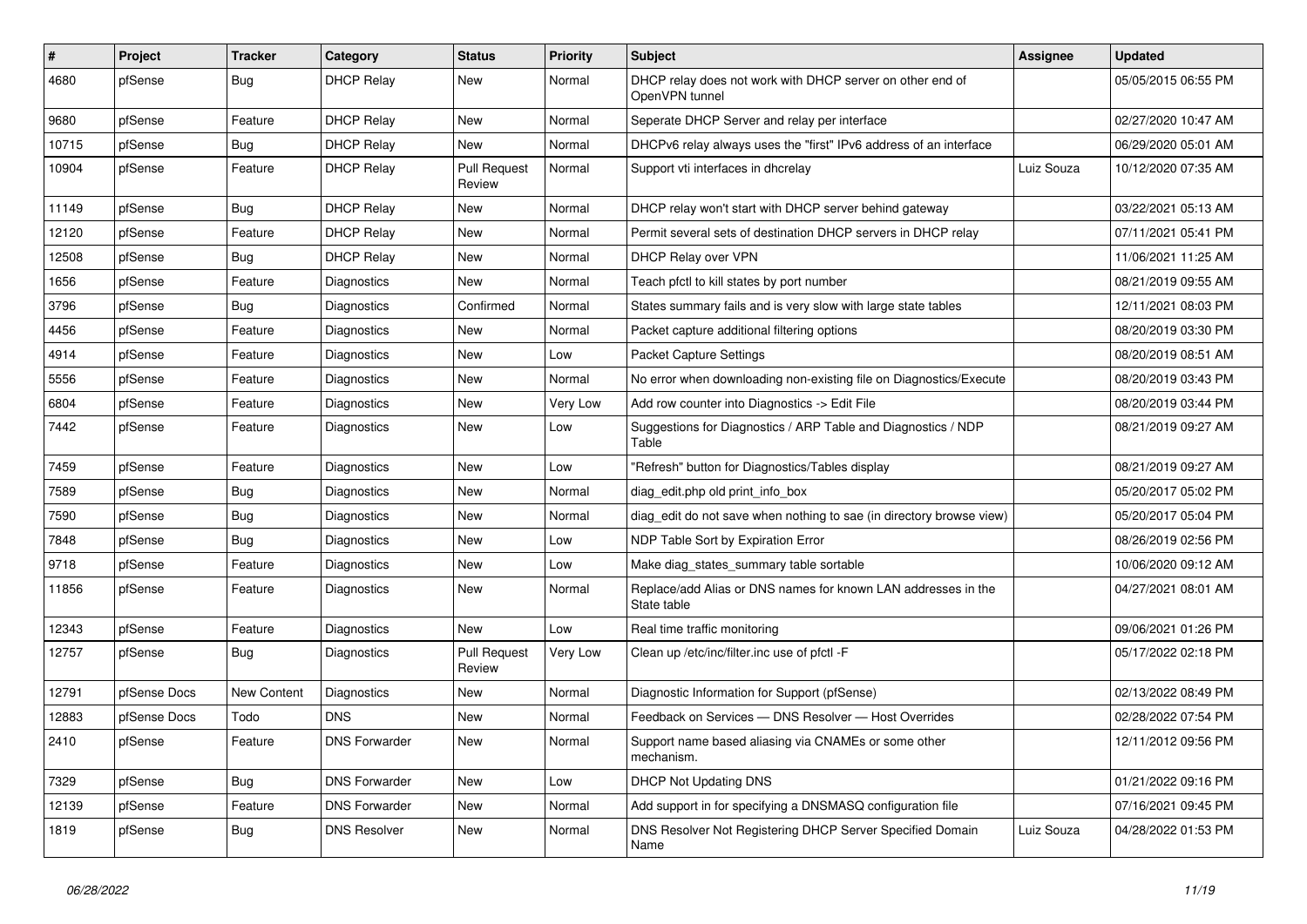| $\vert$ # | Project | <b>Tracker</b> | Category            | <b>Status</b> | Priority | <b>Subject</b>                                                                                                                | Assignee | <b>Updated</b>      |
|-----------|---------|----------------|---------------------|---------------|----------|-------------------------------------------------------------------------------------------------------------------------------|----------|---------------------|
| 4798      | pfSense | Feature        | <b>DNS Resolver</b> | <b>New</b>    | Normal   | Make host and domain overrides available to both DNS Resolver<br>and DNS Forwarder                                            |          | 06/29/2015 02:14 AM |
| 5413      | pfSense | Bug            | <b>DNS Resolver</b> | Confirmed     | High     | Incorrect Handling of Unbound Resolver [service restarts, cache<br>loss, DNS service interruption]                            |          | 06/19/2022 11:11 PM |
| 6103      | pfSense | Feature        | <b>DNS Resolver</b> | <b>New</b>    | Normal   | DNS Resolver Outgoing Interfaces should be able to use Gateway<br>Groups                                                      |          | 10/21/2019 08:02 AM |
| 6430      | pfSense | <b>Bug</b>     | <b>DNS Resolver</b> | Confirmed     | Low      | pfsense should sanity-check hostnames when copying from<br>dhcpd.leases to /etc/hosts                                         |          | 08/13/2019 01:23 PM |
| 7096      | pfSense | <b>Bug</b>     | <b>DNS Resolver</b> | Feedback      | Normal   | Unbound fails to start on boot if specific network devices are<br>configured in the "Network Interfaces"                      |          | 11/22/2021 08:59 AM |
| 7152      | pfSense | Bug            | <b>DNS Resolver</b> | <b>New</b>    | Normal   | Unbound / DNS Resolver issue if "Register DHCP static mappings in<br>the DNS Resolver" set before wildcard DNS custom options |          | 12/18/2021 04:59 PM |
| 7495      | pfSense | Feature        | <b>DNS Resolver</b> | <b>New</b>    | Low      | Ability to set TTL for local for Unbound host overrides and dhcp<br>leases                                                    |          | 03/06/2018 09:46 AM |
| 7852      | pfSense | Feature        | <b>DNS Resolver</b> | <b>New</b>    | Normal   | Add views support to Unbound GUI                                                                                              |          | 09/11/2017 12:26 PM |
| 8236      | pfSense | Feature        | <b>DNS Resolver</b> | <b>New</b>    | Normal   | Ability to configure "forward-first" and "forward-host" options for more<br>robust domain overrides in DNS Resolver           |          | 12/26/2017 01:26 AM |
| 9037      | pfSense | Bug            | <b>DNS Resolver</b> | <b>New</b>    | Normal   | Unbound not logging to syslog after reboot                                                                                    |          | 10/12/2018 05:09 AM |
| 9436      | pfSense | Feature        | <b>DNS Resolver</b> | <b>New</b>    | Normal   | Unbound: enable dnstap support                                                                                                |          | 03/27/2019 07:54 PM |
| 9654      | pfSense | Bug            | <b>DNS Resolver</b> | <b>New</b>    | Normal   | After reboot, the DNS resolver must be restarted before it will<br>advertise the ipv6 DNS address of the router.              |          | 11/20/2020 03:12 AM |
| 10143     | pfSense | <b>Bug</b>     | <b>DNS Resolver</b> | <b>New</b>    | Normal   | System hostname DNS entry is assigned to the wrong IP on<br>multi-wan setups                                                  |          | 12/31/2019 02:33 PM |
| 10342     | pfSense | <b>Bug</b>     | <b>DNS Resolver</b> | <b>New</b>    | Normal   | Unbound domain overrides stop resolving periodically. They only<br>resume after the service has been restarted.               |          | 03/13/2020 10:35 AM |
| 10624     | pfSense | <b>Bug</b>     | <b>DNS Resolver</b> | New           | Normal   | Unbound configuration memory leak with python module $+$ register<br>DHCP leases active                                       |          | 02/26/2021 10:27 AM |
| 11921     | pfSense | Feature        | <b>DNS Resolver</b> | <b>New</b>    | Very Low | Feature Request: Compile unbound with EDNS Client Subnet (ECS)<br>module (--enable-subnet)                                    |          | 05/14/2021 07:29 AM |
| 12551     | pfSense | Feature        | <b>DNS Resolver</b> | <b>New</b>    | Low      | Add ability to set DNS resolver search domain list                                                                            |          | 12/01/2021 11:18 AM |
| 12612     | pfSense | Bug            | <b>DNS Resolver</b> | <b>New</b>    | Normal   | DNS Resolver is restarted during every "rc.newwanip" event                                                                    |          | 06/03/2022 07:13 AM |
| 13254     | pfSense | Bug            | <b>DNS Resolver</b> | New           | Normal   | DNS resolver does not update "unbound.conf" file during link down<br>events                                                   |          | 06/08/2022 07:55 AM |
| 7292      | pfSense | Feature        | Dynamic DNS         | <b>New</b>    | Normal   | DynamicDNS configuration does not sync to HA secondary                                                                        |          | 02/21/2017 04:56 PM |
| 7418      | pfSense | Feature        | Dynamic DNS         | New           | Normal   | Dynamic dns should be sorted interface name                                                                                   |          | 08/21/2019 08:58 AM |
| 7718      | pfSense | Feature        | Dynamic DNS         | New           | Very Low | Hostname for Custom DynDNS Updater.                                                                                           |          | 07/24/2017 10:05 AM |
| 8406      | pfSense | <b>Bug</b>     | Dynamic DNS         | <b>New</b>    | Normal   | DDNS IPV6 Cloudflare Client does not detect PPOE address                                                                      |          | 03/31/2018 11:56 AM |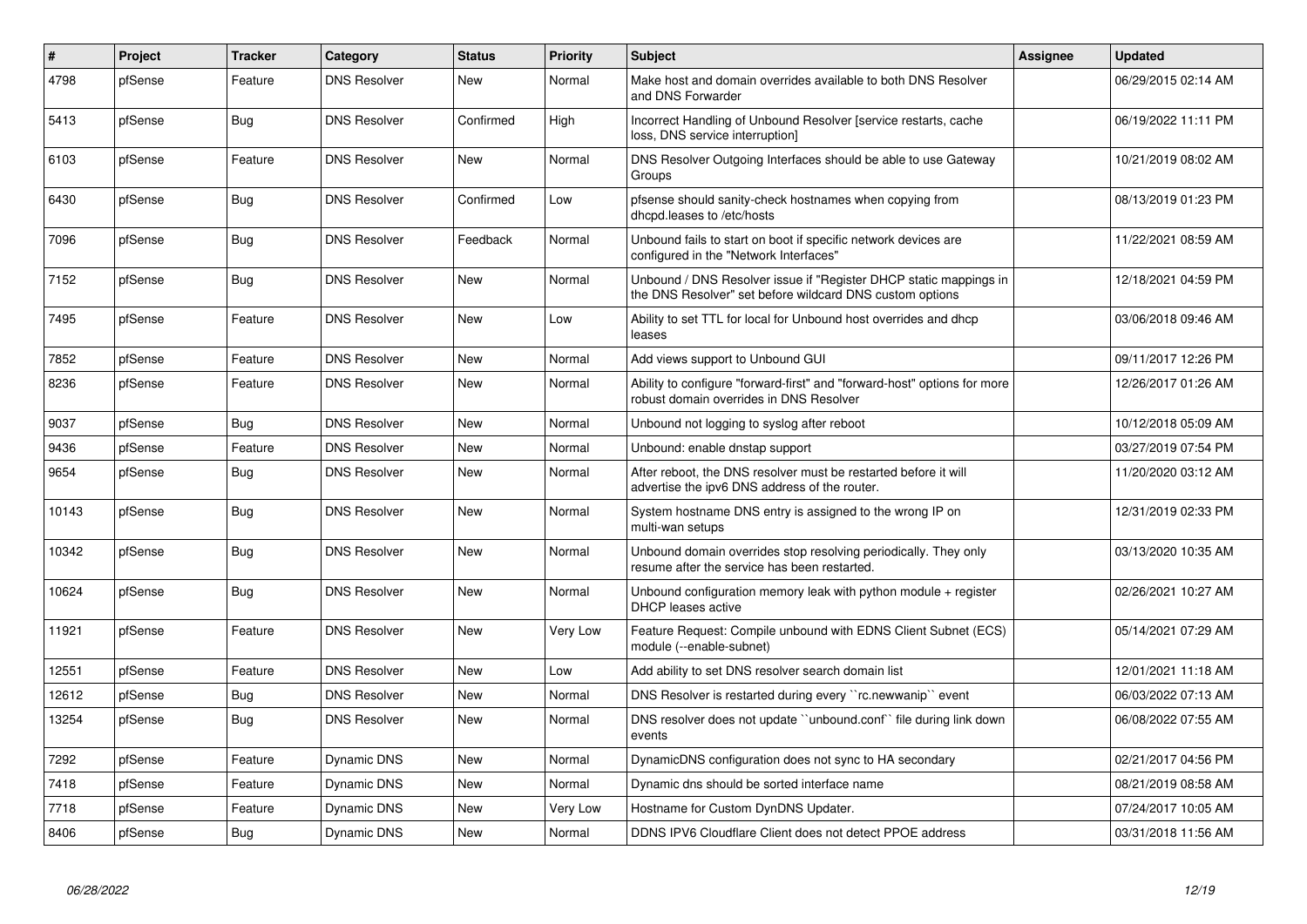| #     | Project                    | <b>Tracker</b> | Category              | <b>Status</b>                 | <b>Priority</b> | <b>Subject</b>                                                                                          | Assignee                       | <b>Updated</b>      |
|-------|----------------------------|----------------|-----------------------|-------------------------------|-----------------|---------------------------------------------------------------------------------------------------------|--------------------------------|---------------------|
| 8432  | pfSense                    | Bug            | Dynamic DNS           | New                           | Normal          | Dynamic DNS Client gives an error that it can't find IPv6 address<br>when WAN interface is a LAGG       |                                | 09/17/2020 05:23 AM |
| 8500  | pfSense                    | Bug            | Dynamic DNS           | New                           | Low             | Incorrect categorization of status/info messages from phpDynDNS                                         |                                | 08/16/2019 12:50 PM |
| 9063  | pfSense                    | Feature        | Dynamic DNS           | New                           | Normal          | Allow dynamic DNS client entry to specify which Check IP service to<br>use                              |                                | 10/24/2018 11:53 AM |
| 9504  | pfSense                    | Bug            | Dynamic DNS           | New                           | Normal          | Multiple Dynamic DNS update notifications for the same interface,<br>not differentiated by the hostname |                                | 05/07/2019 07:46 AM |
| 9664  | pfSense                    | Bug            | Dynamic DNS           | <b>New</b>                    | Normal          | DynDNS and Dual-wan problem with CloudFlare (works with No-Ip)                                          |                                | 08/03/2019 10:00 AM |
| 9805  | pfSense                    | <b>Bug</b>     | Dynamic DNS           | New                           | Normal          | dynDNS cloudflare multiple entries                                                                      |                                | 10/02/2019 04:51 PM |
| 10000 | pfSense                    | Bug            | Dynamic DNS           | New                           | Normal          | Azure Dynamic DNS A and AAAA Records for Apex Zone                                                      |                                | 03/31/2020 09:03 AM |
| 10962 | pfSense                    | Feature        | Dynamic DNS           | New                           | Normal          | Add Cpanel support for Dynamic DNS Clients                                                              |                                | 12/28/2020 01:56 PM |
| 11084 | pfSense                    | Feature        | Dynamic DNS           | <b>New</b>                    | Normal          | Dynamic DNS include option to specify virtual IP addresses                                              |                                | 11/19/2020 01:26 PM |
| 11147 | pfSense                    | Bug            | Dynamic DNS           | New                           | Normal          | Domeneshop DynDNS IPv4 and IPv6                                                                         |                                | 12/09/2020 11:47 PM |
| 11177 | pfSense                    | <b>Bug</b>     | Dynamic DNS           | New                           | Normal          | DDNSv6 not using Check IP Services                                                                      |                                | 12/21/2020 05:02 AM |
| 12063 | pfSense Docs               | Todo           | Dynamic DNS           | New                           | Normal          | Feedback on Services - Dynamic DNS - Configuring RFC 2136<br>Dynamic DNS updates                        |                                | 06/18/2021 06:24 PM |
| 12494 | pfSense                    | Feature        | Dynamic DNS           | <b>Pull Request</b><br>Review | Normal          | DynDNS: make simultaneous update of IP and LegacylP possible                                            | <b>Lukas Wiest</b>             | 11/01/2021 08:52 AM |
| 12495 | pfSense                    | Feature        | <b>Dynamic DNS</b>    | <b>Pull Request</b><br>Review | Normal          | DynDNS: add deSEC IPv4&v6 simultaneos update                                                            | <b>Lukas Wiest</b>             | 11/01/2021 08:53 AM |
| 12602 | pfSense                    | Feature        | Dynamic DNS           | New                           | Normal          | DHCPv6 should allow DDNS Client updates for hosts                                                       |                                | 12/15/2021 11:00 AM |
| 12848 | pfSense                    | Feature        | Dynamic DNS           | New                           | Normal          | Evaluation of the DynDNS "Result Match" string                                                          |                                | 02/22/2022 02:01 AM |
| 12877 | pfSense                    | <b>Bug</b>     | Dynamic DNS           | Feedback                      | Normal          | Cloudflare DynDNS fails to update more than two addresses                                               |                                | 05/29/2022 06:56 PM |
| 13167 | pfSense                    | Bug            | Dynamic DNS           | New                           | Normal          | phpDynDNS: DigitalOcean ddns update fails (bad request, invalid<br>character '-' in request id)         |                                | 06/16/2022 09:30 PM |
| 13298 | pfSense                    | <b>Bug</b>     | Dynamic DNS           | <b>Pull Request</b><br>Review | Normal          | Dynv6 does not check response code when updating                                                        | <b>Tiago Beling</b><br>d'Avila | 06/24/2022 07:47 AM |
| 13303 | pfSense                    | Bug            | Dynamic DNS           | <b>Pull Request</b><br>Review | Normal          | DynDNS - DNSExit no longer working                                                                      | Koen Zomers                    | 06/27/2022 10:56 AM |
| 10426 | pfSense Packages   Bug     |                | Filer                 | Feedback                      | Normal          | Filer must validate that File name is uniq                                                              |                                | 04/20/2022 11:02 AM |
| 11178 | pfSense Packages   Feature |                | Filer                 | <b>New</b>                    | Normal          | Filer do not ask what to do with previous filename                                                      |                                | 12/31/2020 02:45 AM |
| 11180 | pfSense Packages   Bug     |                | Filer                 | Feedback                      | Normal          | Filer run action for files on sync that wan't been modified                                             | Viktor Gurov                   | 01/08/2021 07:27 AM |
| 11235 | pfSense Packages           | Bug            | Filer                 | New                           | Normal          | Filer run script when "state" unchanged                                                                 |                                | 01/08/2021 07:24 AM |
| 13067 | pfSense                    | <b>Bug</b>     | <b>FilterDNS</b>      | New                           | Normal          | filterdns resolve interval is twice the intended value                                                  |                                | 04/17/2022 07:45 PM |
| 9685  | pfSense Docs               | Correction     | <b>Firewall Rules</b> | New                           | Normal          | Feedback on Firewall - Floating Rules                                                                   | Jim Pingle                     | 09/23/2020 02:57 PM |
| 12268 | pfSense Docs               | Todo           | <b>Firewall Rules</b> | New                           | Normal          | Feedback on Firewall - Aliases                                                                          |                                | 08/17/2021 12:55 AM |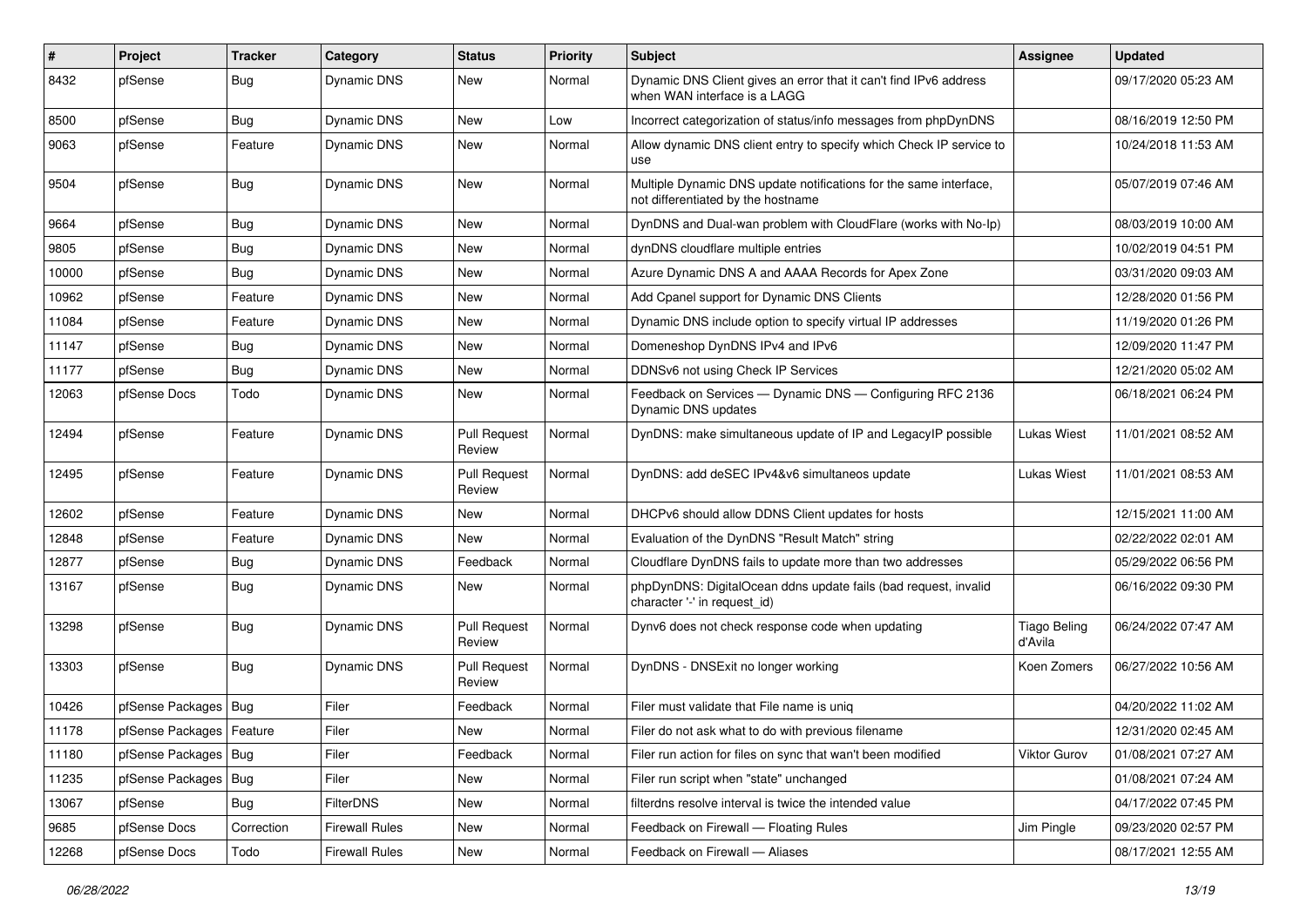| $\vert$ # | <b>Project</b>             | <b>Tracker</b> | Category       | <b>Status</b>                 | <b>Priority</b> | <b>Subject</b>                                                                             | Assignee            | <b>Updated</b>      |
|-----------|----------------------------|----------------|----------------|-------------------------------|-----------------|--------------------------------------------------------------------------------------------|---------------------|---------------------|
| 12770     | pfSense Docs               | Todo           | Firewall Rules | <b>Pull Request</b><br>Review | Normal          | Feedback on Firewall - Configuring firewall rules                                          |                     | 06/27/2022 07:42 AM |
| 13020     | pfSense Docs               | Todo           | Firewall Rules | New                           | Normal          | easyrule command documentation should document permissible<br>wildcards                    | Jim Pingle          | 04/04/2022 08:01 AM |
| 11184     | pfSense                    | Bug            | FreeBSD        | <b>New</b>                    | Normal          | PF: State policy cannot be configurable                                                    |                     | 02/09/2021 02:43 AM |
| 11352     | pfSense                    | <b>Bug</b>     | FreeBSD        | New                           | Low             | CTF types > 2^15 in the pfSense kernel config results in DTrace<br>failing                 | Scott Long          | 03/17/2021 02:52 AM |
| 12740     | pfSense                    | Bug            | FreeBSD        | Incomplete                    | Normal          | panic: esp input cb: Unexpected address family                                             |                     | 01/27/2022 01:19 PM |
| 4506      | pfSense Packages           | Feature        | FreeRADIUS     | New                           | Normal          | FreeRADIUS groups/hunt groups                                                              |                     | 03/10/2015 08:51 PM |
| 7403      | pfSense Packages   Bug     |                | FreeRADIUS     | New                           | Normal          | Captive Portal + freeradius2 + MySQL problems with German<br>Umlaut                        |                     | 03/17/2017 09:12 AM |
| 7608      | pfSense Packages   Feature |                | FreeRADIUS     | <b>New</b>                    | Very Low        | Captive Portal amount of traffic Account + Free Radius+Mysql                               |                     | 05/28/2017 09:08 AM |
| 8031      | pfSense Packages           | Feature        | FreeRADIUS     | <b>New</b>                    | Normal          | FreeRADIUS copy entry function                                                             |                     | 08/16/2019 01:01 PM |
| 8161      | pfSense Packages           | Feature        | FreeRADIUS     | New                           | Very Low        | Add virtual server support to FreeRadius                                                   |                     | 12/05/2017 01:57 PM |
| 8224      | pfSense Packages   Feature |                | FreeRADIUS     | New                           | Normal          | Add "OU" field to FreeRADIUS page                                                          |                     | 02/21/2018 12:53 AM |
| 8251      | pfSense Packages   Bug     |                | FreeRADIUS     | Feedback                      | Normal          | Captiveportal + FreeRadius "Last activity" resets to Session start                         |                     | 08/13/2019 11:10 AM |
| 8264      | pfSense Packages   Bug     |                | FreeRADIUS     | <b>New</b>                    | Normal          | Radiusd restart on WAN change results in freeradius not running<br>(and possible solution) |                     | 04/21/2022 12:39 PM |
| 8513      | pfSense Packages   Bug     |                | FreeRADIUS     | New                           | High            | Freeradius 3.x Idap problem                                                                |                     | 02/18/2019 05:22 PM |
| 8516      | pfSense Packages   Bug     |                | FreeRADIUS     | New                           | Normal          | FreeRADIUS requires settings re-saved after pfSense upgrade                                | Jim Pingle          | 12/31/2021 05:58 PM |
| 8589      | pfSense Packages           | Bug            | FreeRADIUS     | <b>New</b>                    | Normal          | FreeRadius 0.15.5_2 ignoring tunnelled-reply=no                                            |                     | 02/18/2019 03:40 PM |
| 8769      | pfSense Packages           | Feature        | FreeRADIUS     | New                           | Normal          | Allow FreeRADIUS users to change their own Passwords and Pins                              |                     | 10/11/2018 11:34 AM |
| 8836      | pfSense Packages   Feature |                | FreeRADIUS     | <b>New</b>                    | Normal          | Define Idap group vlan assignment in users file                                            |                     | 08/26/2018 07:53 AM |
| 9704      | pfSense Packages           | Feature        | FreeRADIUS     | New                           | Normal          | Enable filter_username                                                                     |                     | 08/27/2019 12:07 PM |
| 10297     | pfSense Packages           | Feature        | FreeRADIUS     | Assigned                      | Normal          | IPv6 user attributes                                                                       |                     | 04/21/2022 12:39 PM |
| 10377     | pfSense Packages           | Feature        | FreeRADIUS     | <b>New</b>                    | Very Low        | Allow usage of TOTP (Google-Authenticator) without PIN                                     |                     | 03/30/2020 11:43 AM |
| 10695     | pfSense Packages   Bug     |                | FreeRADIUS     | New                           | Normal          | FreeRadius Accounting skipping MBs after reboot due to power<br>down                       |                     | 06/24/2020 04:49 AM |
| 10871     | pfSense Packages           | Feature        | FreeRADIUS     | Feedback                      | Normal          | Extra time period counters for SQL backend                                                 | Viktor Gurov        | 04/22/2022 02:19 AM |
| 10908     | pfSense Packages   Feature |                | FreeRADIUS     | Feedback                      | Normal          | FreeRADIUS server certificate not using full CA chain                                      | <b>Viktor Gurov</b> | 04/22/2022 02:19 AM |
| 11026     | pfSense Packages   Feature |                | FreeRADIUS     | New                           | Low             | Feedback on Packages - FreeRADIUS package                                                  |                     | 11/02/2020 07:21 AM |
| 11054     | pfSense Packages   Bug     |                | FreeRADIUS     | Assigned                      | Normal          | Check Client Certificate CN not working as described                                       | Viktor Gurov        | 12/14/2021 07:22 AM |
| 11138     | pfSense Packages   Feature |                | FreeRADIUS     | New                           | Normal          | new WebGUI checkboxes needed                                                               |                     | 12/07/2020 08:28 AM |
| 11331     | pfSense Packages   Bug     |                | FreeRADIUS     | Feedback                      | Normal          | FreeRADIUS latest package upgrade broke Plain Mac<br>Authentication                        | Viktor Gurov        | 01/30/2021 10:08 AM |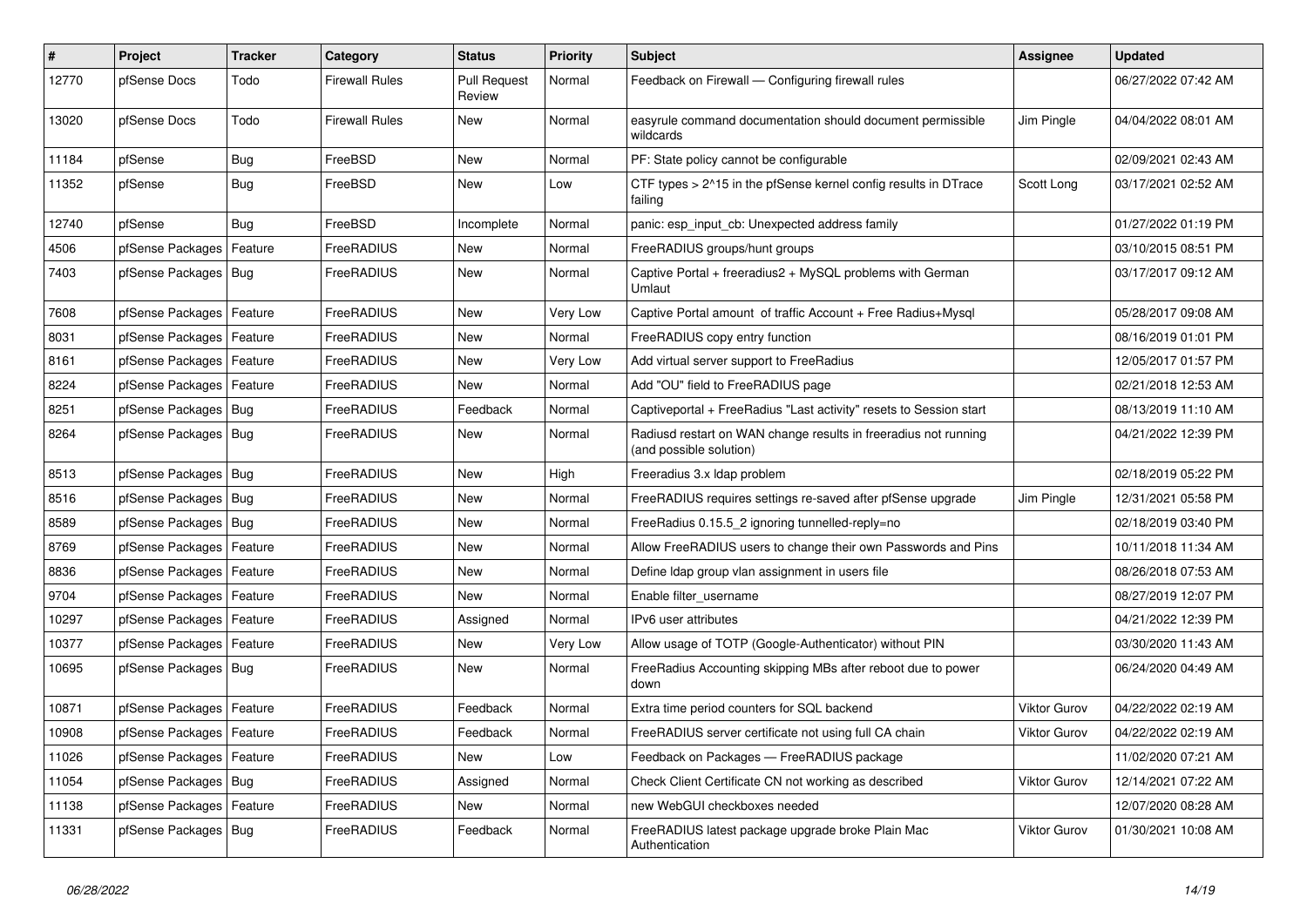| $\vert$ # | Project                    | <b>Tracker</b> | Category          | <b>Status</b>                 | <b>Priority</b> | Subject                                                                                                                                                                 | Assignee              | <b>Updated</b>      |
|-----------|----------------------------|----------------|-------------------|-------------------------------|-----------------|-------------------------------------------------------------------------------------------------------------------------------------------------------------------------|-----------------------|---------------------|
| 11388     | pfSense Packages           | Bug            | FreeRADIUS        | Feedback                      | Normal          | Captive Portal authentication error with MySQL backend                                                                                                                  | <b>Viktor Gurov</b>   | 02/10/2021 08:54 AM |
| 11534     | pfSense Packages           | Regression     | FreeRADIUS        | New                           | High            | FreeRADIUS EAP anonymous connection forbidden out-of-tunnel                                                                                                             |                       | 07/14/2021 02:32 AM |
| 11746     | pfSense Packages   Bug     |                | FreeRADIUS        | Feedback                      | Normal          | Second LDAP server configuration misses the ipaNThash control<br>attribute                                                                                              | Viktor Gurov          | 07/14/2021 01:44 PM |
| 11802     | pfSense Packages   Bug     |                | FreeRADIUS        | <b>New</b>                    | Normal          | FreeRADIUS sync                                                                                                                                                         |                       | 05/10/2021 04:18 AM |
| 11980     | pfSense Packages   Bug     |                | FreeRADIUS        | Feedback                      | Normal          | EAP does not work with SQL backend                                                                                                                                      |                       | 07/21/2021 07:24 AM |
| 12126     | pfSense Packages   Bug     |                | FreeRADIUS        | New                           | Normal          | freeradius3 0.15.7 31                                                                                                                                                   |                       | 10/11/2021 08:21 AM |
| 12286     | pfSense Packages           | <b>Bug</b>     | <b>FreeRADIUS</b> | <b>New</b>                    | Normal          | Add support for ntlm_auth in LDAP                                                                                                                                       |                       | 08/20/2021 08:27 AM |
| 12742     | pfSense Packages   Bug     |                | FreeRADIUS        | Feedback                      | Normal          | freeRADIUS virtual-server-default: modules dailycounter,<br>monthlycounter, noresetcounter, expire_on_login in authorize<br>section prevent virtual server from loading |                       | 03/01/2022 12:45 PM |
| 12982     | pfSense Packages   Bug     |                | FreeRADIUS        | <b>New</b>                    | Normal          | FreeRadius RadReply table entries missing from pf                                                                                                                       |                       | 06/19/2022 05:38 PM |
| 13284     | pfSense Packages   Feature |                | FreeRADIUS        | <b>New</b>                    | Normal          | Option to define "Issuer" in OPT configuration.                                                                                                                         | Jakob<br>Nordgarden   | 06/19/2022 12:10 PM |
| 6651      | pfSense Packages   Feature |                | <b>FRR</b>        | Feedback                      | Normal          | Loopback interfaces                                                                                                                                                     | Christian<br>McDonald | 12/25/2021 02:42 PM |
| 9141      | pfSense Packages           | Feature        | <b>FRR</b>        | New                           | Very Low        | FRR xmlrpc                                                                                                                                                              | Jim Pingle            | 11/26/2018 07:49 AM |
| 9545      | pfSense Packages   Feature |                | <b>FRR</b>        | New                           | Normal          | Enable MULTIPATH in FRR                                                                                                                                                 | Jim Pingle            | 09/18/2020 12:52 PM |
| 10294     | pfSense Packages   Bug     |                | <b>FRR</b>        | <b>New</b>                    | Normal          | FRR Route Counts Incorrect on Status Page                                                                                                                               | Jim Pingle            | 02/26/2020 11:08 AM |
| 10358     | pfSense Packages   Feature |                | <b>FRR</b>        | <b>New</b>                    | Very Low        | <b>Stage FRR Configuration Changes</b>                                                                                                                                  |                       | 03/19/2020 06:48 AM |
| 10503     | pfSense Packages   Bug     |                | <b>FRR</b>        | <b>New</b>                    | Normal          | Flapping any GW in multi-WAN influences restating all IPsec tunnels<br>in FRR which leads to dropping all IPsec VTI static routes and<br>related BGP issues             |                       | 05/08/2020 07:51 PM |
| 10516     | pfSense Packages   Bug     |                | <b>FRR</b>        | <b>New</b>                    | Normal          | FRR Access list                                                                                                                                                         |                       | 12/06/2020 11:02 PM |
| 10653     | pfSense Packages           | Feature        | <b>FRR</b>        | <b>New</b>                    | Normal          | Allow to download frr status                                                                                                                                            | Jim Pingle            | 06/11/2020 01:21 AM |
| 10789     | pfSense Packages   Feature |                | <b>FRR</b>        | Feedback                      | Normal          | FRR integrated configuration and hitless reloads                                                                                                                        | Jim Pingle            | 01/20/2021 11:16 PM |
| 10935     | pfSense Packages   Bug     |                | <b>FRR</b>        | <b>New</b>                    | Normal          | FRR 0.6.7-6 - BGPD service recycled IPv6 without Route Map                                                                                                              |                       | 12/30/2020 05:00 PM |
| 11130     | pfSense Packages           | Feature        | <b>FRR</b>        | Feedback                      | Normal          | FRR RIP support                                                                                                                                                         | Jim Pingle            | 12/31/2021 04:19 PM |
| 11158     | pfSense Packages   Bug     |                | <b>FRR</b>        | New                           | High            | <b>FRR Prefix Lists</b>                                                                                                                                                 |                       | 12/30/2020 04:55 PM |
| 11206     | pfSense Packages   Feature |                | <b>FRR</b>        | <b>Pull Request</b><br>Review | Normal          | <b>FRR 7.5</b>                                                                                                                                                          | Jim Pingle            | 01/08/2021 12:47 PM |
| 11301     | pfSense Packages           | Feature        | <b>FRR</b>        | Feedback                      | Normal          | Switch FRR to use default rc file as a service control base                                                                                                             | Jim Pingle            | 01/28/2021 09:35 AM |
| 11345     | pfSense Packages   Bug     |                | <b>FRR</b>        | Feedback                      | Normal          | FRR-OSPF - No "prefix-list" possible                                                                                                                                    | Jim Pingle            | 02/04/2021 11:03 PM |
| 11377     | pfSense Packages   Bug     |                | <b>FRR</b>        | <b>Pull Request</b><br>Review | Normal          | FRR deinstall                                                                                                                                                           |                       | 03/10/2021 08:21 AM |
| 11404     | pfSense Packages   Bug     |                | <b>FRR</b>        | Feedback                      | Normal          | Incorrect prefix/access lists migration on update                                                                                                                       | Viktor Gurov          | 02/18/2021 09:49 AM |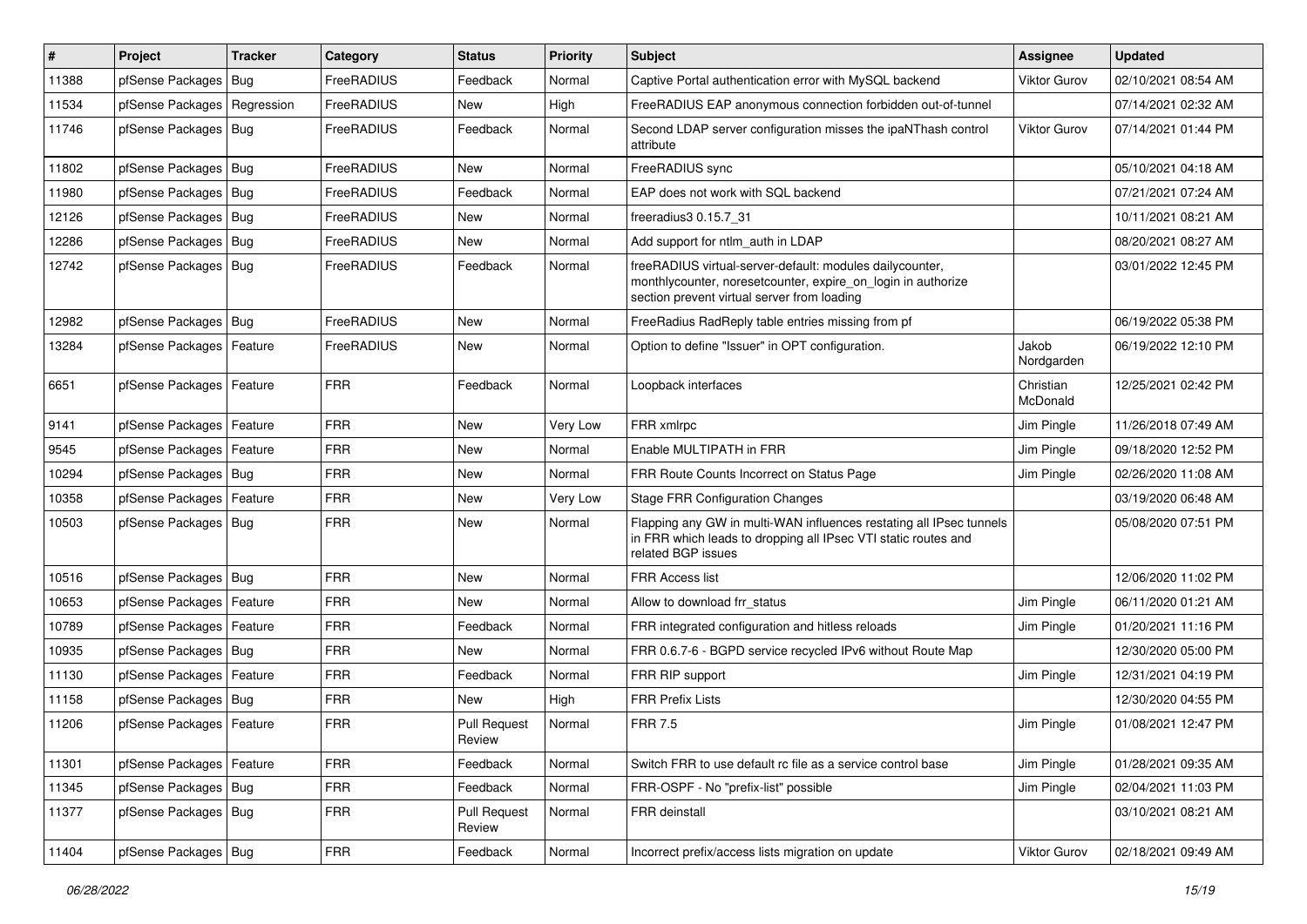| #     | Project                    | <b>Tracker</b> | Category           | <b>Status</b>                 | <b>Priority</b> | <b>Subject</b>                                                                         | Assignee            | <b>Updated</b>      |
|-------|----------------------------|----------------|--------------------|-------------------------------|-----------------|----------------------------------------------------------------------------------------|---------------------|---------------------|
| 11477 | pfSense Packages           | Bug            | <b>FRR</b>         | Feedback                      | Normal          | FRR does not recognize some BFD options                                                | <b>Viktor Gurov</b> | 02/26/2021 10:52 PM |
| 11650 | pfSense Packages   Bug     |                | <b>FRR</b>         | New                           | Very Low        | FRR configuration broken on restore of manually edited FRR config<br>sections          |                     | 03/10/2021 08:50 AM |
| 11681 | pfSense Packages           | Bua            | <b>FRR</b>         | Feedback                      | Normal          | FRR generates invalid BFD configuration after removing interfaces                      | <b>Viktor Gurov</b> | 07/14/2021 04:40 PM |
| 11693 | pfSense Packages   Bug     |                | <b>FRR</b>         | Feedback                      | Normal          | IPv6 static routing fails                                                              | <b>Viktor Gurov</b> | 04/26/2022 08:50 AM |
| 11703 | pfSense Packages           | Feature        | <b>FRR</b>         | <b>New</b>                    | Normal          | add Krill and Routinator support BGP RPKI                                              |                     | 03/18/2021 07:47 PM |
| 11823 | pfSense Packages           | Feature        | <b>FRR</b>         | <b>New</b>                    | Normal          | Route handling enhancements                                                            |                     | 04/19/2021 06:23 PM |
| 11835 | pfSense Packages           | Bug            | <b>FRR</b>         | <b>New</b>                    | Normal          | FRR OSPF redistributed connected routes disappearing                                   |                     | 04/22/2021 07:11 AM |
| 11836 | pfSense Packages   Bug     |                | <b>FRR</b>         | Assigned                      | Normal          | FRR ACCEPTFILTER unstable                                                              | <b>Viktor Gurov</b> | 02/14/2022 07:20 AM |
| 11837 | pfSense Packages   Feature |                | <b>FRR</b>         | New                           | Low             | Increase field length of FRR Networks in Access Lists and Prefix<br>Lists              |                     | 04/22/2021 07:10 AM |
| 11841 | pfSense Packages   Bug     |                | <b>FRR</b>         | <b>New</b>                    | Normal          | FRR access lists default bahavior changed to permit by default                         |                     | 04/22/2021 09:52 AM |
| 11847 | pfSense Packages   Bug     |                | FRR                | Feedback                      | Normal          | Filters not applied to PEER Groups                                                     | <b>Viktor Gurov</b> | 07/30/2021 07:45 PM |
| 11936 | pfSense Packages   Bug     |                | <b>FRR</b>         | Incomplete                    | High            | FRR does not connect BGP when using password                                           |                     | 05/19/2021 08:12 AM |
| 11961 | pfSense Packages           | l Bug          | <b>FRR</b>         | Feedback                      | Normal          | FRR OSPF add unwanted area 0 authentication to router ospf                             | <b>Viktor Gurov</b> | 09/16/2021 10:25 PM |
| 11963 | pfSense Packages   Feature |                | <b>FRR</b>         | New                           | Normal          | Dynamically change OSPF interface costs on selected interfaces on<br><b>CARP</b> event |                     | 05/26/2021 04:13 AM |
| 12084 | pfSense Packages   Bug     |                | <b>FRR</b>         | <b>New</b>                    | Normal          | libfrr.so.0 error on SG-1100                                                           |                     | 06/26/2021 08:22 AM |
| 12167 | pfSense Packages   Bug     |                | <b>FRR</b>         | Feedback                      | Normal          | BGP TCP setkey not set if neighbor is in peer group                                    | <b>Viktor Gurov</b> | 09/16/2021 09:38 AM |
| 12653 | pfSense Packages           | Regression     | <b>FRR</b>         | Feedback                      | Normal          | RIP related startup error                                                              | <b>Viktor Gurov</b> | 12/30/2021 08:37 AM |
| 12751 | pfSense Packages           | l Bug          | FRR                | New                           | Normal          | Improve FRR route restoration after gateway events                                     |                     | 02/06/2022 11:07 PM |
| 12889 | pfSense Packages           | Feature        | <b>FRR</b>         | <b>New</b>                    | Normal          | FRR GUI add set ipv6 next-hop global                                                   |                     | 03/02/2022 06:10 AM |
| 12951 | pfSense Packages   Bug     |                | FRR                | Feedback                      | Normal          | FRR cannot remove IPv6 routes                                                          |                     | 03/22/2022 09:24 PM |
| 12965 | pfSense Packages   Bug     |                | <b>FRR</b>         | <b>Pull Request</b><br>Review | Normal          | FRR BFD peer configuration is handled incorrectly in some cases                        | <b>Viktor Gurov</b> | 03/22/2022 08:04 AM |
| 3132  | pfSense                    | Bug            | Gateway Monitoring | In Progress                   | Normal          | Gateway events for IPv6 affect IPv4 services and vice versa                            | <b>Viktor Gurov</b> | 05/10/2022 03:10 PM |
| 3859  | pfSense                    | Feature        | Gateway Monitoring | <b>New</b>                    | Low             | Make it possible to set the source IP address for gateway monitoring                   |                     | 11/06/2016 10:12 PM |
| 6333  | pfSense                    | Bug            | Gateway Monitoring | Confirmed                     | Normal          | Bootup starts/restarts dpinger multiple times                                          | Luiz Souza          | 11/16/2020 01:11 PM |
| 7671  | pfSense                    | Feature        | Gateway Monitoring | New                           | Normal          | Gateway Monitoring Via Custom Script or Telnet.                                        |                     | 09/18/2020 02:59 PM |
| 8192  | pfSense                    | Bug            | Gateway Monitoring | New                           | Low             | dpinger - Change in ISP link-local IPv6 address drops connectivity                     | Luiz Souza          | 11/05/2020 07:31 AM |
| 11960 | pfSense                    | Bug            | Gateway Monitoring | Feedback                      | Normal          | Gateway Monitoring Traffic Goes Out Default Gateway                                    |                     | 12/20/2021 05:43 AM |
| 12811 | pfSense                    | Bug            | Gateway Monitoring | New                           | Normal          | Services are not restarted when PPP interfaces connect                                 | Jim Pingle          | 05/31/2022 05:34 PM |
| 12920 | pfSense                    | Bug            | Gateway Monitoring | <b>Pull Request</b><br>Review | Normal          | Gateway behavior differs when the gateway does not exist in<br>config.xml              | <b>Viktor Gurov</b> | 06/12/2022 01:27 PM |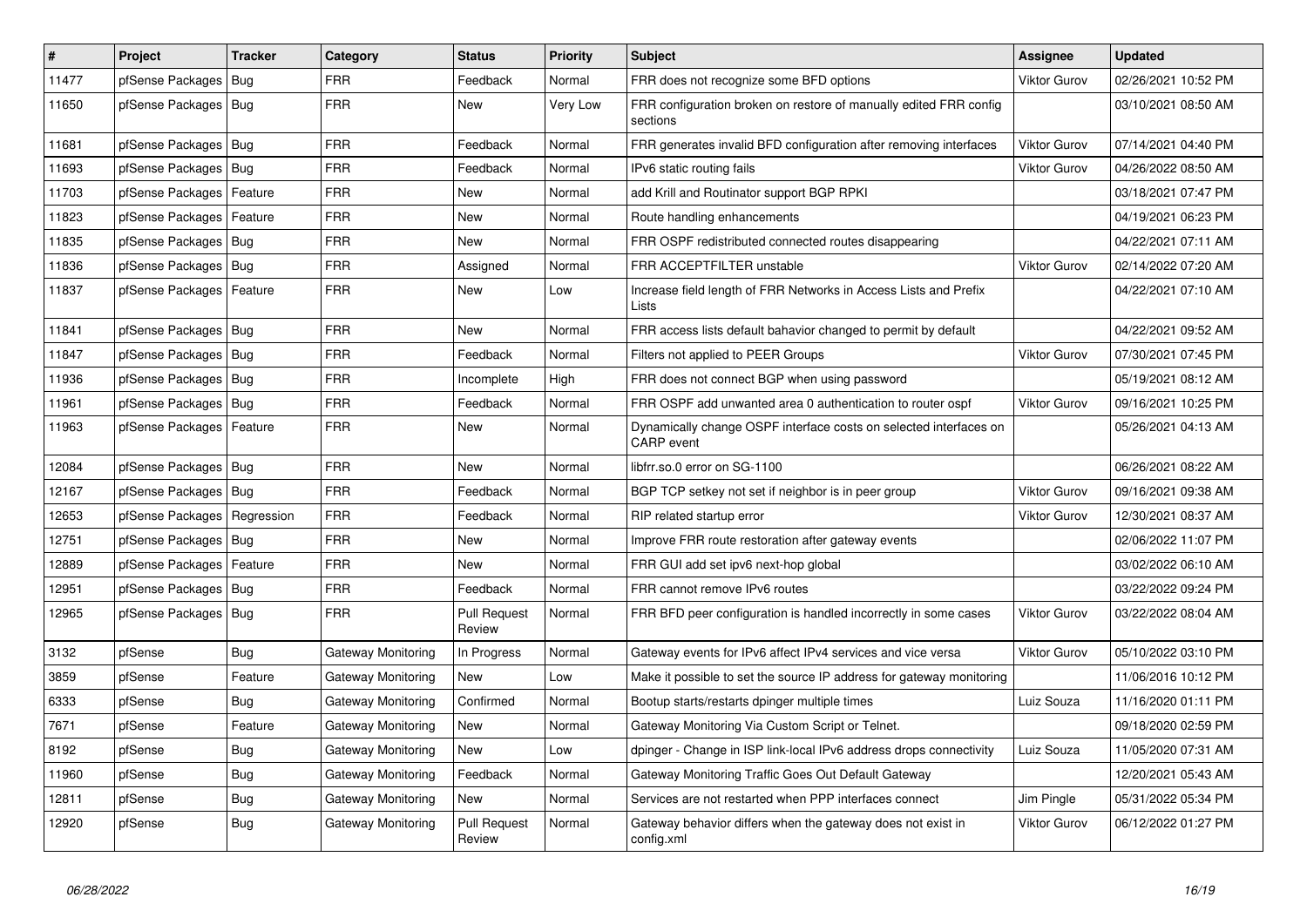| $\sharp$ | Project                | <b>Tracker</b>     | Category           | <b>Status</b>                 | Priority | <b>Subject</b>                                                                                                                                 | <b>Assignee</b>     | <b>Updated</b>      |
|----------|------------------------|--------------------|--------------------|-------------------------------|----------|------------------------------------------------------------------------------------------------------------------------------------------------|---------------------|---------------------|
| 13076    | pfSense                | Bug                | Gateway Monitoring | New                           | Normal   | Marking a gateway as down does not affect IPsec entries using<br>gateway groups                                                                |                     | 06/03/2022 10:32 AM |
| 13242    | pfSense                | Feature            | Gateway Monitoring | <b>New</b>                    | Normal   | Enhancements to static route creation/deletion for dpinger monitor<br>IP <sub>S</sub>                                                          |                     | 06/03/2022 11:20 AM |
| 13295    | pfSense                | <b>Bug</b>         | Gateway Monitoring | <b>Pull Request</b><br>Review | Normal   | Incorrect function parameters for "get_dpinger_status()" call in<br>`qwlb.inc``                                                                |                     | 06/24/2022 07:25 AM |
| 8343     | pfSense                | <b>Bug</b>         | Gateways           | <b>New</b>                    | Normal   | Gateway Routes (Default Routes) not removed in Kernel when<br>removed from GUI                                                                 |                     | 05/14/2020 01:22 AM |
| 8743     | pfSense                | Todo               | Gateways           | <b>New</b>                    | Low      | Gateway Groups page should list gateways in tier order                                                                                         |                     | 08/14/2019 12:16 PM |
| 8846     | pfSense                | Bug                | Gateways           | New                           | Low      | Misleading gateway error message adding/editing static routes using<br>a disabled interface                                                    |                     | 08/21/2019 11:29 AM |
| 9650     | pfSense                | Bug                | Gateways           | <b>New</b>                    | Normal   | IPv6 connection drops (ir-)regular on Kabelvodafone (German cable<br>ISP)                                                                      |                     | 07/27/2019 07:14 AM |
| 10875    | pfSense                | Bug                | Gateways           | <b>New</b>                    | Normal   | PPP periodic reset does not fully restore gateway group round-robin<br>functionality                                                           | Luiz Souza          | 11/05/2020 07:44 AM |
| 11213    | pfSense                | Feature            | Gateways           | <b>New</b>                    | Low      | Option to mark gateway as down directly from Table                                                                                             |                     | 01/03/2021 07:09 AM |
| 11570    | pfSense                | Regression         | Gateways           | <b>Pull Request</b><br>Review | Normal   | Gateway monitoring services is not always restarted on interface<br>events, which may prevent a WAN from recovering back to an online<br>state | <b>Viktor Gurov</b> | 06/22/2022 09:04 PM |
| 12077    | pfSense                | Feature            | Gateways           | <b>New</b>                    | Normal   | Allow stick-connections per gateway group                                                                                                      |                     | 06/24/2021 08:45 AM |
| 12632    | pfSense                | <b>Bug</b>         | Gateways           | <b>New</b>                    | High     | Assigning a /30 WAN IP address at the console does not save the<br>gateway correctly                                                           |                     | 05/17/2022 02:28 PM |
| 12764    | pfSense                | Bug                | Gateways           | New                           | Normal   | VTI gateway status is pending after assigning the VTI interface                                                                                |                     | 02/07/2022 05:41 AM |
| 12857    | pfSense                | <b>Bug</b>         | Gateways           | New                           | Normal   | Firewall gateway goes away when making changes to Bridge0<br>device                                                                            |                     | 02/27/2022 11:20 AM |
| 12942    | pfSense                | Bug                | Gateways           | New                           | Normal   | Code to kill states for old gateway when reconnecting an interface is<br>incorrect                                                             | Jim Pingle          | 03/22/2022 01:25 PM |
| 13294    | pfSense                | Feature            | Gateways           | <b>New</b>                    | Low      | Change gateway name                                                                                                                            |                     | 06/22/2022 06:07 PM |
| 9370     | pfSense Docs           | Correction         | General            | In Progress                   | Normal   | Update old screenshots                                                                                                                         | Jim Pingle          | 12/03/2021 09:55 AM |
| 10821    | pfSense Docs           | Correction         | General            | <b>New</b>                    | Normal   | Use neutral language alternatives                                                                                                              | Jim Pingle          | 09/23/2020 10:43 AM |
| 12214    | pfSense Docs           | Todo               | General            | <b>New</b>                    | Low      | Connect to WebGui.                                                                                                                             |                     | 08/05/2021 04:39 AM |
| 12570    | pfSense Docs           | Correction         | General            | <b>New</b>                    | Normal   | Active appliance list missing 6100                                                                                                             |                     | 12/06/2021 11:41 AM |
| 12804    | pfSense Docs           | <b>New Content</b> | General            | <b>New</b>                    | Very Low | Create Slack documentation                                                                                                                     |                     | 02/15/2022 04:59 PM |
| 12805    | pfSense Docs           | <b>New Content</b> | General            | <b>New</b>                    | Very Low | Add documentation about what triggers a notfication                                                                                            |                     | 02/15/2022 05:10 PM |
| 6784     | pfSense Packages       | Bug                | haproxy            | <b>New</b>                    | Normal   | HAProxy version .48 will not use URL Table Alias for front end<br>listener                                                                     |                     | 02/18/2019 05:32 PM |
| 6861     | pfSense Packages   Bug |                    | haproxy            | <b>New</b>                    | Normal   | Ha-Proxy duplicated backend used in place of original backend                                                                                  |                     | 02/18/2019 05:30 PM |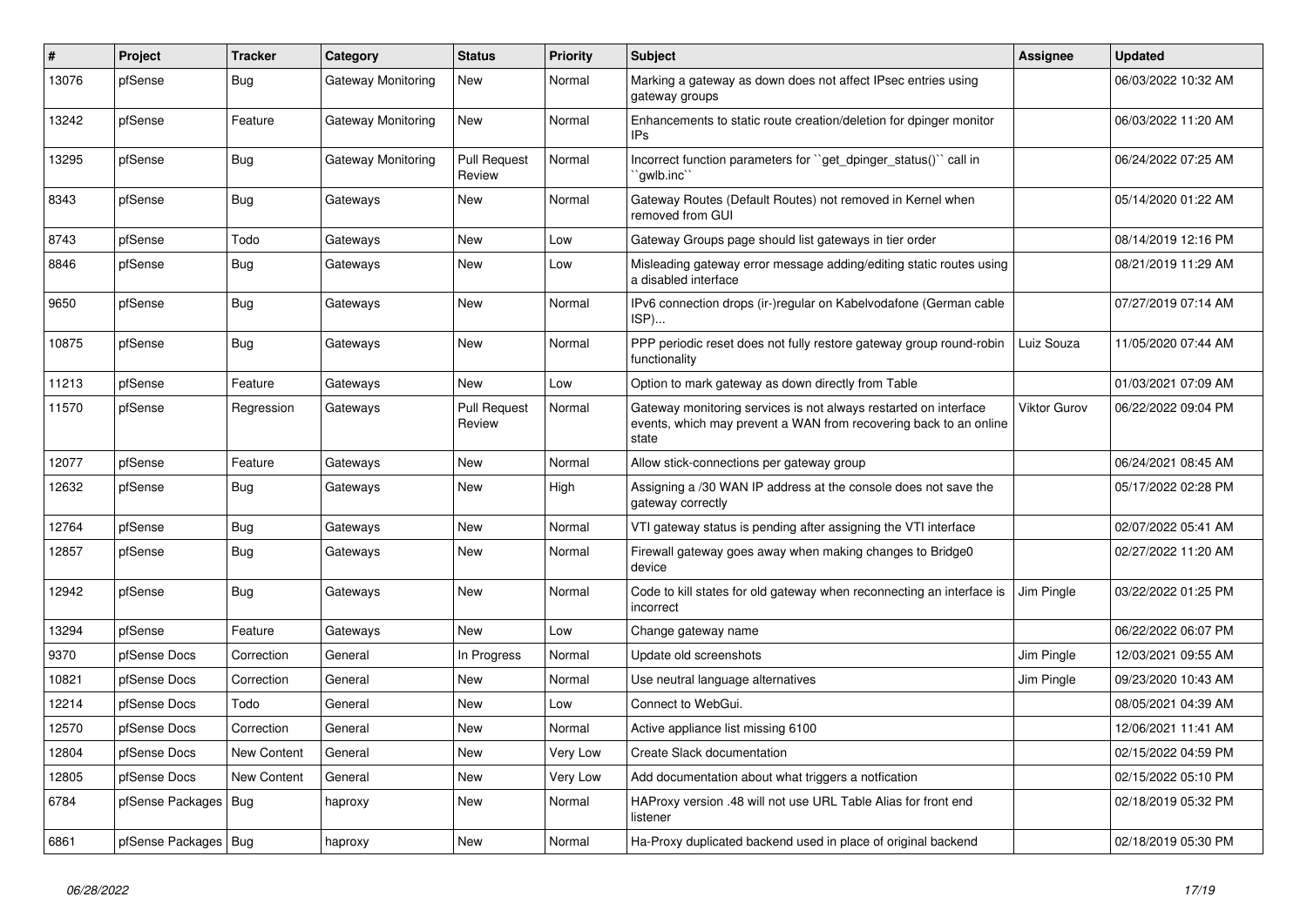| #     | Project                    | <b>Tracker</b> | Category | <b>Status</b> | <b>Priority</b> | <b>Subject</b>                                                                                      | <b>Assignee</b>     | <b>Updated</b>      |
|-------|----------------------------|----------------|----------|---------------|-----------------|-----------------------------------------------------------------------------------------------------|---------------------|---------------------|
| 7039  | pfSense Packages           | Bug            | haproxy  | Feedback      | Normal          | HAProxy backend configuration does not handle intermediate CAs<br>properly                          |                     | 04/21/2022 12:40 PM |
| 7462  | pfSense Packages   Bug     |                | haproxy  | New           | Normal          | HAproxy not rebinding properly after WAN DHCP IP change                                             |                     | 01/11/2018 09:15 AM |
| 7686  | pfSense Packages   Feature |                | haproxy  | New           | Normal          | Add option in HAProxy to configure SSL defaults based on the<br>Mozilla SSL Configuration Generator |                     | 08/16/2019 01:09 PM |
| 8121  | pfSense Packages           | Feature        | haproxy  | New           | Normal          | haproxy, allow to generate backends even they don't seem to be<br>used                              |                     | 11/23/2017 04:04 AM |
| 8213  | pfSense Packages   Bug     |                | haproxy  | New           | Normal          | acl src file not populated from alias                                                               |                     | 12/21/2017 02:02 PM |
| 8232  | pfSense Packages           | Feature        | haproxy  | <b>New</b>    | Normal          | different ssl options based on the sni name                                                         |                     | 01/30/2019 10:36 AM |
| 8438  | pfSense Packages   Bug     |                | haproxy  | New           | High            | haproxy: can't use ACL for cert with http-response actions                                          |                     | 05/24/2018 01:12 PM |
| 8869  | pfSense Packages           | Feature        | haproxy  | New           | Normal          | HAproxy should use RFC 7919 DH parameter files                                                      |                     | 10/17/2018 10:46 AM |
| 8902  | pfSense Packages   Bug     |                | haproxy  | New           | Normal          | HAproxy package not use custom DNS for lookup on apply new<br>config                                |                     | 09/16/2018 08:16 AM |
| 8982  | pfSense Packages           | Feature        | haproxy  | New           | Normal          | HAproxy ACL support for map in configuration UI                                                     |                     | 06/25/2019 01:49 AM |
| 9077  | pfSense Packages   Feature |                | haproxy  | New           | Normal          | haproxy UI: Add seperator lines                                                                     |                     | 10/29/2018 06:06 AM |
| 9247  | pfSense Packages   Bug     |                | haproxy  | New           | Low             | HAProxy multiple server selection on stats pages doesn't work                                       |                     | 01/02/2019 04:44 PM |
| 9261  | pfSense Packages   Bug     |                | haproxy  | New           | Normal          | haproxy GUI failure                                                                                 |                     | 01/08/2019 12:41 PM |
| 9335  | pfSense Packages   Bug     |                | haproxy  | Feedback      | Normal          | Stored XSS in HAProxy / haproxy_listeners_edit.php                                                  | Jim Pingle          | 02/18/2019 09:35 AM |
| 9500  | pfSense Packages   Bug     |                | haproxy  | New           | Normal          | HAproxy does not delete non-applicable action config                                                |                     | 01/18/2022 06:28 AM |
| 9599  | pfSense Packages           | Feature        | haproxy  | New           | Normal          | Support for "peers" in HAproxy                                                                      |                     | 06/25/2019 01:47 AM |
| 9648  | pfSense Packages   Feature |                | haproxy  | New           | Very Low        | Multiple node Sync HAProxy configuration to backup CARP<br>members via XMLRPC.                      |                     | 07/25/2019 10:04 AM |
| 10739 | pfSense Packages   Feature |                | haproxy  | Feedback      | Normal          | Update HAproxy-devel package to 2.2 and HAproxy to 2.0                                              | <b>Viktor Gurov</b> | 10/03/2021 03:53 PM |
| 10779 | pfSense Packages           | Feature        | haproxy  | Feedback      | Normal          | HAProxy SSL/TLS Compatibility Mode                                                                  | Viktor Gurov        | 04/22/2022 02:20 AM |
| 10936 | pfSense Packages   Bug     |                | haproxy  | Feedback      | Normal          | both haproxy/haproxy-devel non-existent option lb-agent-chk                                         |                     | 04/21/2022 12:40 PM |
| 11000 | pfSense Packages   Bug     |                | haproxy  | New           | <b>Very Low</b> | haproxy deprecated trick suggested                                                                  |                     | 12/23/2020 02:55 PM |
| 11036 | pfSense Packages   Bug     |                | haproxy  | New           | Normal          | <b>HAproxy ACL</b>                                                                                  |                     | 02/11/2022 11:27 AM |
| 11135 | pfSense Packages   Bug     |                | haproxy  | Feedback      | High            | HAproxy OCSP reponse crontab bug                                                                    | Viktor Gurov        | 09/10/2021 11:51 AM |
| 11491 | pfSense Packages   Bug     |                | haproxy  | Feedback      | Normal          | haproxy-devel v0.62_2 - startup error 'httpchk'                                                     | Viktor Gurov        | 06/22/2021 08:46 AM |
| 11756 | pfSense Packages   Bug     |                | haproxy  | Feedback      | Normal          | HaProxy does not transfer backend states during reload                                              | Viktor Gurov        | 07/14/2021 01:21 PM |
| 11937 | pfSense Packages   Bug     |                | haproxy  | Feedback      | Normal          | HAproxy "Use Client-IP" option breaks Captive Portal                                                | Viktor Gurov        | 06/22/2021 08:48 AM |
| 12354 | pfSense Packages           | Todo           | haproxy  | Feedback      | High            | Update haproxy-devel to mitigate CVE-2021-40346                                                     | Viktor Gurov        | 05/12/2022 08:50 AM |
| 12427 | pfSense Packages   Todo    |                | haproxy  | New           | Normal          | ha-proxy: action order in the GUI is not keeped in the resulting<br>ha-proxy configuration          |                     | 10/06/2021 07:02 AM |
| 12465 | pfSense Packages           | Feature        | haproxy  | New           | Normal          | Add forwardfor advanced usecases                                                                    |                     | 10/16/2021 07:35 PM |